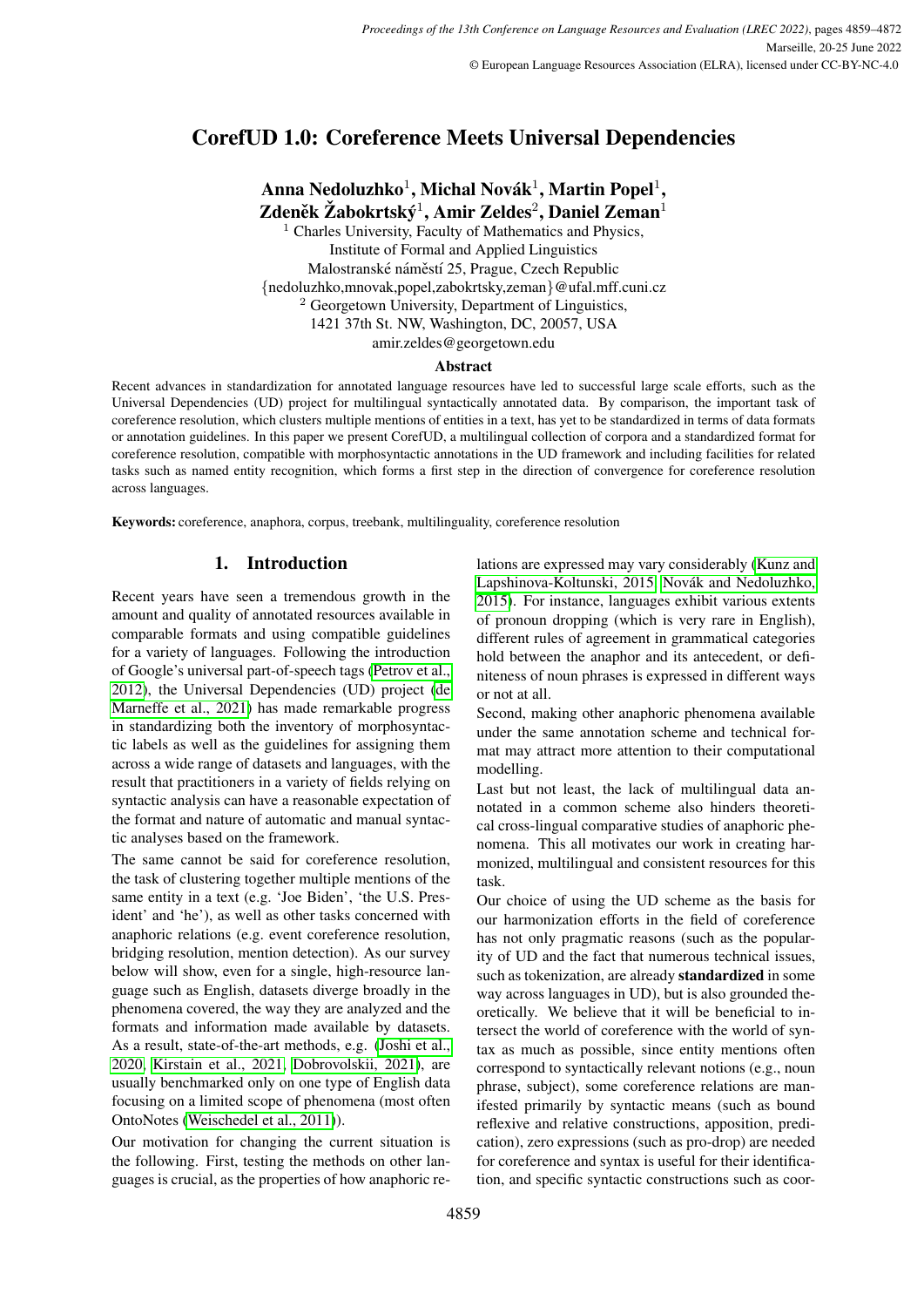dination interfere with coreference too, to name just a few connections.

The paper is structured as follows. After an overview of previous harmonization efforts for coreference corpora in Section [2,](#page-1-0) we present the corpora selected for CorefUD (Section [3\)](#page-1-1) and show how diverse they are (Section [4\)](#page-3-0). The CorefUD collection and its harmonization scheme is then described in Section [5.](#page-5-0) In Section [6,](#page-7-0) we refer to potential applications of CorefUD, both existing and future ones. Finally, we conclude in Section [7.](#page-7-1)

### 2. Related Work

<span id="page-1-0"></span>From a broad perspective, any attempt at creating a multilingual coreference corpus that follows the same annotation scheme for all languages can be considered a harmonization effort. Examples of such multilingual corpora are AnCora (Recasens and Martí, 2010, Spanish and Catalan), OntoNotes 5.0 [\(Weischedel et](#page-10-0) [al., 2011,](#page-10-0) English, Chinese and Arabic), PCEDT 2.0 [\(Nedoluzhko et al., 2016,](#page-9-3) Czech and English), PAWS [\(Nedoluzhko et al., 2018,](#page-9-4) Czech, English, Polish and Russian), ParCor [\(Guillou et al., 2014,](#page-8-5) English and German), or ParCorFull [\(Lapshinova-Koltunski et al.,](#page-8-6) [2018,](#page-8-6) English and German).

If understood in its narrow sense as merging multiple already existing corpora under the same annotation scheme, not many harmonization attempts have been undertaken to date. One of the earliest and broadest ones in terms of the number of languages was the SemEval 2010 Shared task on Coreference Resolution in Multiple Languages [\(Recasens et al.,](#page-9-5) [2010b\)](#page-9-5). The shared task took advantage of five corpora covering six languages: AnCora [\(Recasens and](#page-9-2) Martí, 2010), KNACK-2002 [\(Hoste and De Pauw,](#page-8-7) [2006\)](#page-8-7), OntoNotes 2.0 [\(Pradhan et al., 2007\)](#page-9-6), TüBa-D/Z Treebank [\(Hinrichs et al., 2005\)](#page-8-8) and LiveMemories (Rodríguez et al., 2010). A unified format for coreference representation was devised. Inspired by CoNLL shared tasks in previous years, it combined columns with gold and automatic morpho-syntactic and semantic information. The last column was reserved for coreference information in an open-close notation with the entity number in parentheses. Identity coreference was the only anaphoric relation annotated in the scheme.

This CoNLL-like format was later adopted in the CoNLL 2011 [\(Pradhan et al., 2011\)](#page-9-8) and CoNLL 2012 [\(Pradhan et al., 2012\)](#page-9-9) shared tasks on modeling unrestricted coreference in OntoNotes, which set the standard for representation of identity coreference and for evaluation of coreference resolution.

In the meantime, the XML-based format of annotation produced by the MMAX (Müller and Strube, 2001) and MMAX2 (Müller and Strube, 2006) tools was established as another standard for annotation of a broad variety of linguistic phenomena, including several kinds of anaphora. It has been adopted by multiple corpora

of various languages, e.g. ARRAU [\(Uryupina et al.,](#page-10-1) [2020,](#page-10-1) English), the Polish Coreference Corpus [\(Ogrod](#page-9-10)[niczuk et al., 2013,](#page-9-10) Polish), COREA [\(Hendrickx et al.,](#page-8-11) [2008,](#page-8-11) Dutch), the Potsdam Commentary Corpus [\(Bour](#page-8-12)[gonje and Stede, 2020,](#page-8-12) German), SzegedKoref [\(Vincze](#page-10-2) [et al., 2018,](#page-10-2) Hungarian), and ParCorFull [\(Lapshinova-](#page-8-6)[Koltunski et al., 2018,](#page-8-6) English and German). Other corpora were developed using the tabular format of the popular WebAnno tool [\(Yimam et al., 2013\)](#page-10-3), such as German GerDraCor [\(Pagel and Reiter, 2020\)](#page-9-11) and English GUM [\(Zeldes, 2017\)](#page-10-4), which is edited using the GitDox interface [\(Zhang and Zeldes, 2017\)](#page-10-5). However, when it comes to representing concrete pieces of annotated information, there are numerous variations in how these formats have been used in individual projects. Only recently, inspired by the Universal Dependencies initiative, the community has started discussions on establishing a universal annotation scheme and using it to harmonize existing corpora. The discussions officially started at the CRAC 2020 workshop [\(Ogrodniczuk et](#page-9-12) al.,  $2020$ ) with a plenary session<sup>[1](#page-1-2)</sup> proposing the Uni-versal Anaphora initiative.<sup>[2](#page-1-3)</sup> CorefUD aims to be our

## 3. Coreference Data Resources

<span id="page-1-1"></span>contribution to realizing these goals.

There are dozens of coreference-related annotation projects which have resulted in published datasets and we are clearly unable to analyze and harmonize them all. We therefore combined the following selection criteria to decide which resources to prioritize for inclusion in the present work: license (the freer the better), size (the bigger the better), language diversity (multilingual preferred), annotation schema diversity (we did not want to limit ourselves only to a few families of "genealogically" related projects), and existence of documentation.

The selected resources are listed in Table [1](#page-2-0) and described in the rest of this section. $3$  The notation introduced in the first column of Table [1](#page-2-0) will be used throughout the rest of the paper: we denote each dataset with a label composed of the language name and of a shortcut of the name of the original resource. In addition, there is a horizontal line in Table [1](#page-2-0) and all remaining tables in the paper that separates resources available under free licenses from the more restricted ones.

Prague Dependency Treebank (Czech) is a corpus of Czech newspaper texts (∼830K tokens) with manual multi-layer annotation. Coreference and bridging relations are annotated as links on the deep syntactic layer. The arrows lead from the node of the syntactic

<span id="page-1-2"></span><sup>1</sup>[https://sites.google.com/view/](https://sites.google.com/view/crac2020) [crac2020](https://sites.google.com/view/crac2020)

<span id="page-1-3"></span><sup>2</sup>[https://github.com/UniversalAnaphora/](https://github.com/UniversalAnaphora/UniversalAnaphora) [UniversalAnaphora](https://github.com/UniversalAnaphora/UniversalAnaphora)

<span id="page-1-4"></span> $3$ An overview of 20 other coreference resources can be found in [Nedoluzhko et al. \(2021a\)](#page-9-13); they are candidates for future extensions of our study.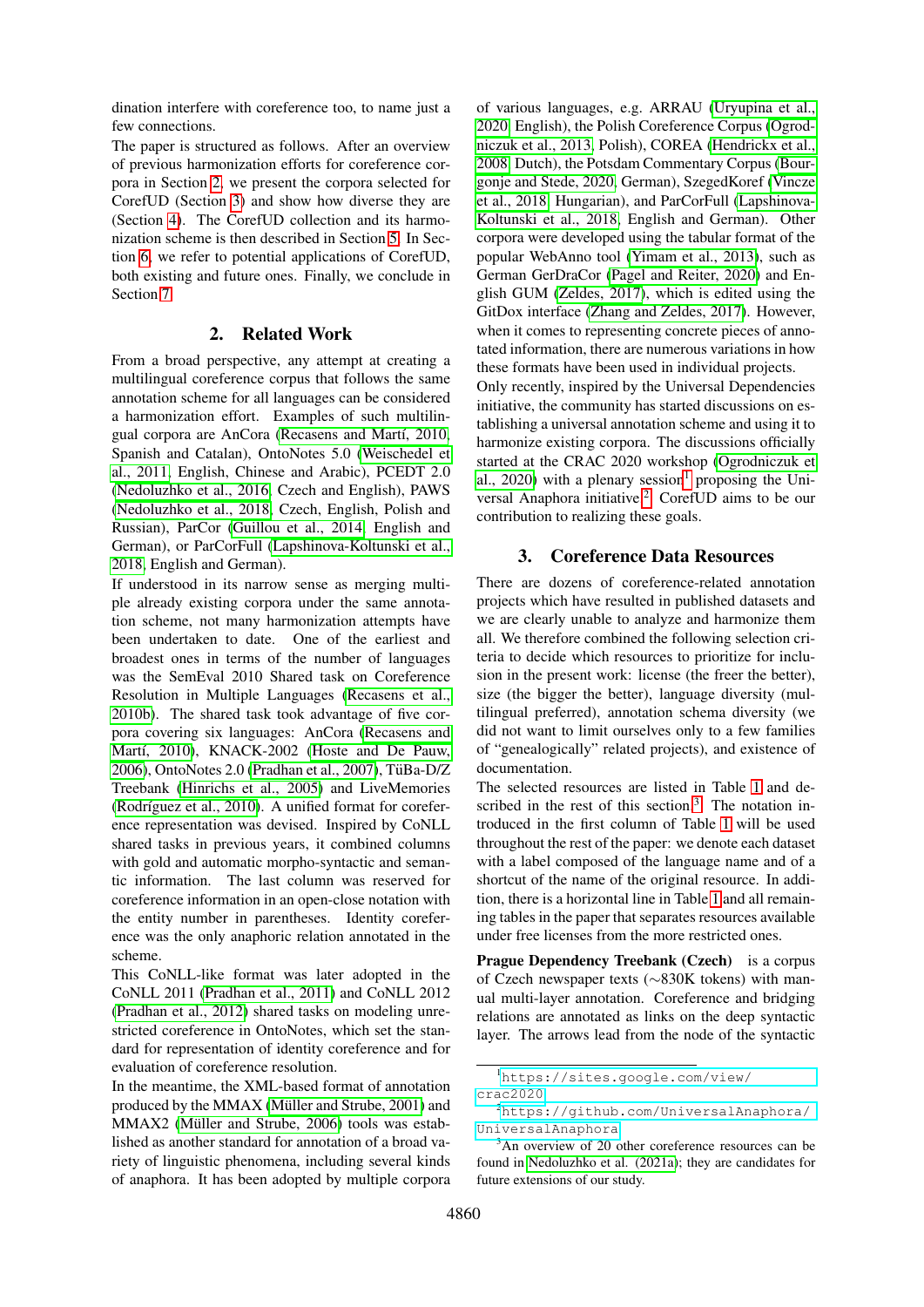| CorefUD dataset       | Original name, version                                       | License                                      | Reference                              |
|-----------------------|--------------------------------------------------------------|----------------------------------------------|----------------------------------------|
| Catalan-AnCora        | Coreferentially annotated corpora for<br>Spanish and Catalan | $CC$ BY $4.0$                                | (Recasens and Martí, 2010)             |
| Czech-PCEDT           | Prague Czech-English Dependency<br>Treebank                  | CC BY-NC-SA 3.0                              | (Nedoluzhko et al., 2016)              |
| Czech-PDT             | Prague Dependency Treebank -<br>Consolidated 1.0             | CC BY-NC-SA 4.0                              | (Hajič et al., 2020)                   |
| English-GUM           | Georgetown University Multilayer<br>Corpus                   | mixture of CC licenses<br>(none contains ND) | (Zeldes, 2017)                         |
| English-ParCorFull    | Parallel Corpus Annotated with Full<br>Coreference           | CC BY-NC 4.0 (if TED<br>section is omitted)  | (Lapshinova-Koltunski et<br>al., 2018) |
| French-Democrat       | Democrat                                                     | CC BY-SA 4.0                                 | (Landragin, 2021)                      |
| German-ParCorFull     | Parallel Corpus Annotated with Full<br>Coreference           | CC BY-NC 4.0 (if TED<br>section is omitted)  | (Lapshinova-Koltunski et<br>al., 2018) |
| German-PotsdamCC      | <b>Potsdam Commentary Corpus</b>                             | CC BY-NC-SA                                  | (Bourgonje and Stede,<br>2020)         |
| Hungarian-SzegedKoref | SzegedKored: Hungarian<br>Coreference Corpus                 | $CC$ BY 4.0                                  | (Vincze et al., 2018)                  |
| Lithuanian-LCC        | Lithuanian Coreference Corpus                                | <b>CLARIN-LT End User</b><br>License         | (Žitkus and Butkienė,<br>2018)         |
| Polish-PCC            | Polish Coreference Corpus                                    | $CC$ BY 3.0                                  | (Ogrodniczuk et al., 2013)             |
| Russian-RuCor         | RuCor: Russian Coreference Corpus                            | CC BY-SA 4.0                                 | (Toldova et al., 2014)                 |
| Spanish-AnCora        | Coreferentially annotated corpora for<br>Spanish and Catalan | $CC$ BY $4.0$                                | (Recasens and Martí, 2010)             |
| Dutch-COREA           | Coreference Corpus and Resolution<br>System for Dutch        | a proprietary license                        | (Hendrickx et al., 2008)               |
| English-ARRAU         | The ARRAU Corpus of Anaphoric<br>Information                 | a mixture of proprietary<br>licenses         | (Uryupina et al., 2020)                |
| English-OntoNotes     | OntoNotes Release 5.0                                        | <b>LDC</b>                                   | (Weischedel et al., 2011)              |
| English-PCEDT         | Prague Czech-English Dependency<br>Treebank                  | <b>LDC</b>                                   | (Nedoluzhko et al., 2016)              |

<span id="page-2-0"></span>Table 1: Overview of the harmonized coreference resources. The 13 datasets in the upper part are released publicly within the CorefUD 1.0 collection. We can experiment with the 4 datasets in the bottom part only internally because of their license limitations.

head of the anaphor to the node representing the syntactic head of the antecedent and the whole sub-trees of these nodes are considered to be mention spans.

Prague Czech-English Dependency Treebank – the Czech part is one side of the PCEDT parallel corpus [\(Nedoluzhko et al., 2016\)](#page-9-3) consisting of more that 1M tokens. The annotation of coreference-like phenomena is principally similar to the Prague Dependency Treebank with some minor differences and no bridging annotation. The texts in Czech-PCEDT have an open license (see Table [1\)](#page-2-0).

Georgetown University Multilayer Corpus (English). GUM is a growing open source corpus of 12 written and spoken English genres (∼180K tokens as of 2022). Next to UD syntax trees and discourse parses, it exhaustively annotates all mentions, including nested, named/non-named entities, singletons, and 10 entity classes and 6 information status tags. It distinguishes 8 anaphoric links: pronominal anaphora and cataphora, lexical and predicative coreference, apposition, discourse deixis, split antecedents and bridging.

Polish Coreference Corpus [\(Ogrodniczuk et al.,](#page-9-10) [2013,](#page-9-10) [Ogrodniczuk et al., 2015\)](#page-9-14) is a corpus ( $\sim$  540K tokens) of Polish nominal coreference built upon the National Corpus of Polish. Mentions are annotated as linear spans, with additionally marked semantic heads. The annotation includes identity coreference, quasiidentity relations and non-identity close-to-coreference relations.

Democrat (French) [\(Landragin, 2021\)](#page-8-14) is a diachronic corpus of written French texts from the 12th to the 21st century. The annotation focuses on nominal mentions (pronouns and full NPs only) and includes information of definiteness and syntactic type of mentions. Its conversion in CorefUD is based only on its automatically parsed subset of texts from 19th-21st century [\(Wilkens et al., 2020\)](#page-10-8) (∼280K tokens).

Russian Coreference Corpus [\(Toldova et al., 2014\)](#page-10-7) is a corpus of ∼150K tokens annotated with anaphoric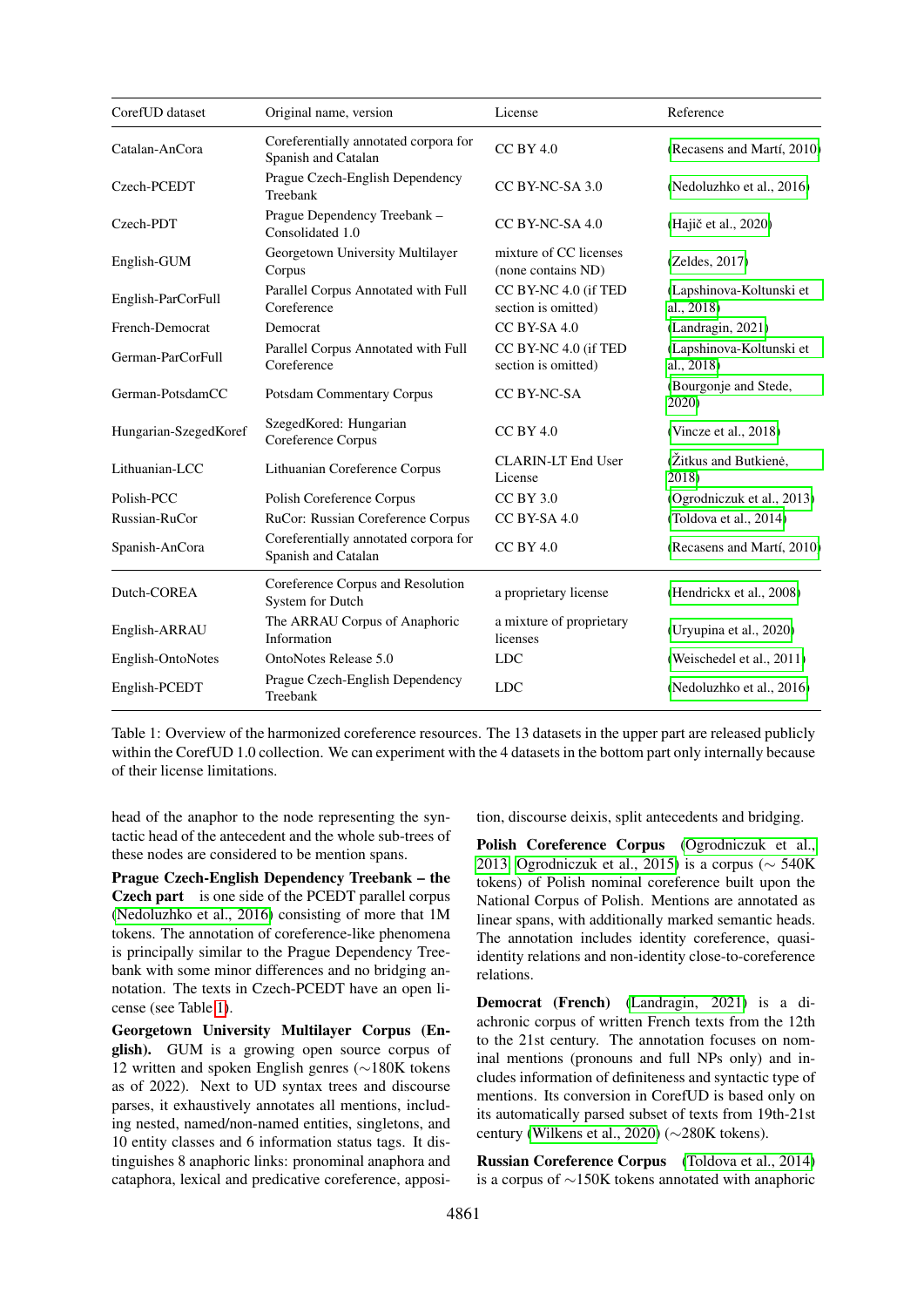and coreferential relations between noun groups. Mentions are annotated as linear spans, with additionally distinguished syntactic heads. Only NPs which take part in coreference relations are considered, singletons are not annotated.

ParCorFull (German and English) is a parallel corpus of ∼160K tokens annotated for coreference [\(Lapshinova-Koltunski et al., 2018\)](#page-8-6). Mentions are NPs which form part of pronoun-antecedent pairs, pronouns without antecedents or VPs if they are antecedents of anaphoric NPs (discourse deixis). The annotation includes identity coreference relations only. Due to license restrictions, CorefUD contains only its WMT News section (∼20K tokens).

AnCora: Multi-level Annotated Corpora for Cata-lan and Spanish (Taulé et al., 2008, [Recasens and](#page-9-2) Martí, 2010) consists of very detailed annotations of coreference (including zero anaphora, split antecedent, discourse deixis, etc.). The corpora (∼1M tokens) also contain annotations of related phenomena such as argument structure, thematic roles, semantic classes of verbs, named entities, denotative types of deverbal nouns etc.

Potsdam Commentary Corpus (German) is a relatively small (∼35K tokens) corpus of newspaper articles [\(Bourgonje and Stede, 2020\)](#page-8-12) annotated for nominal and pronominal identity coreference. Mentions are further classified into primary (e.g. pronouns, definite NPs, proper names), secondary (indefinite NPs, clauses), and non-referring mentions. The corpus also contains gold constituent syntax, information structure  $(including topic and focus, see (Lüdeling et al., 2016)),$ and discourse parses.

Lithuanian Coreference Corpus (Žitkus and Butkienė, 2018, Lithuanian-LCC) is a corpus of written texts, focusing on political news (∼35K tokens). Coreference annotation is link-based and additional coreference information is divided into four levels that include types of mentions, types of anaphoric relations, the direction of the relation, and annotation of split antecedents.

SzegedKoref: Hungarian Coreference Corpus [\(Vincze et al., 2018\)](#page-10-2) is a corpus of written texts (∼125K tokens) selected from the Szeged Treebank. The treebank has manual annotations at several linguistic layers such as deep phrase-structured syntactic analysis, dependency syntax and morphology. Mentions are linear spans without specially marked heads, the relations are classified into anaphoric classes such as repetitions, synonyms, hypernyms, hyponyms etc.

OntoNotes (English) The English portion of the OntoNotes corpus includes 1.6M tokens in 6 written and spoken genres, annotated for identity coreference and apposition. The corpus does not include markup for singleton mentions. In addition, it contains gold constituent trees, annotations of named entities and PropBank semantic roles, which we currently do not include in CorefUD. For the time being, its Arabic and Chinese parts are not contained in CorefUD.

The ARRAU Corpus of Anaphoric Information (English) covers ∼300K tokens in 5 written and spoken genres, annotated exhaustively for all mentions, including non-referential NPs and entity types, and anaphoric relations including identify coreference, definite predication, apposition, split antecedents and bridging. For the Wall Street Journal portion of the data (∼200K tokens) gold constituent parses and discourse parses are available from other projects.

COREA: Coreference Corpus for Dutch contains more that 140K tokens of written and transcribed oral texts. Mentions are strings of text with specially distinguished heads. Pronouns and full NPs with their dependencies are annotated for coreference and bridging relations. The speciality of the corpus is distinguishing between the level of sense (identity on the type level) and the level of reference (identity on the token level).

PCEDT – the English part consists of the Wall Street Journal section of the Penn Treebank [\(Marcus et](#page-8-16) [al., 1993\)](#page-8-16), with constituency trees automatically converted to dependencies. Coreference-like relations are annotated at the manual layer of deep syntax basically the same way as in the Czech part of the corpus. Unlike its Czech part, the texts in English-PCEDT do not have an open license.

# <span id="page-3-0"></span>4. Diversity of Annotation Schemes in Coreference Resources

Diversity across corpora with coreference-like annotation can be observed in multiple aspects. We will give a high level overview of most of the differences in the following sections. See also Tables [2](#page-11-0) and [3](#page-11-1) in Appendix [A](#page-11-2) for a brief overview.

### 4.1. Mentions

Coreferential relations hold between mentions, which are linguistic expressions, i.e. fragments of texts. There are three ways of how mentions can be represented. As shown in Table [2,](#page-11-0) they are most frequently defined by a linear span of tokens, usually specified by its start and end tokens, or by offsets (e.g. Russian-RuCor, Lithuanian-LCC). Some corpora also allow discontinuous mentions (e.g. Polish-PCC, English-ARRAU) and may possibly specify a mention head (e.g. Polish-PCC, Dutch-COREA) or a minimal span (English-ARRAU, English-GUM) for fuzzy matching. If a mention is represented by a node in a dependency tree (Czech-PDT, English-Czech-PCEDT), which is actually the mention head, the mention span is understood only implicitly as its subtree and thus requires heuristics to be transformed into the linear span representation. The third way is representing the mention by a node in a constituency tree (e.g. Spanish-Catalan-AnCora).

Prototypically, a mention is a nominal (in UD terminology), meaning a full NP, PP, or a pronoun.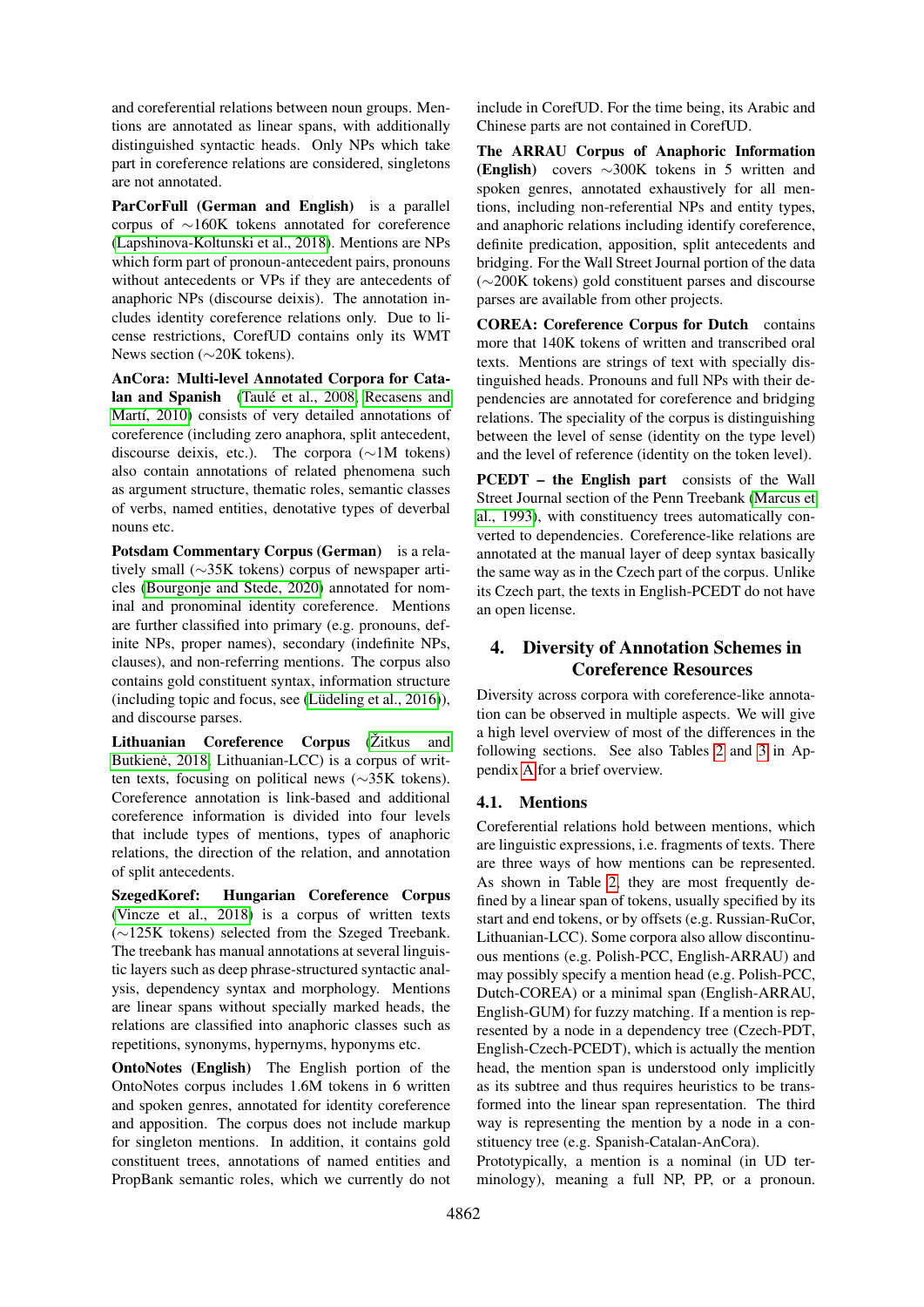Some projects also allow verbal mentions as antecedents, especially in case of discourse deixis or event anaphora (e.g. Spanish-Catalan-AnCora, Czech-PDT, English-ARRAU), or arbitrary spans (English-GUM). As regards NPs, some corpora limit themselves only to definite NPs (e.g. English-German-ParCorFull or German-PotsdamCC), referring expressions (e.g. English-GUM) or only co-referring ones (e.g. English-OntoNotes). Generic and abstract NPs are often ignored in order to increase inter-annotator agreement (see [Zeldes \(2022\)](#page-10-10) for discussion and criticism). However, the corpora for most Slavic languages (e.g. Czech-PDT, Polish-PCC, partly Russian-RuCor) have to deal with all types of NPs as these languages do not possess grammaticalized definiteness, which is most often used to distinguish NP types.

CorefUD languages vary in their level of pro-dropping from almost none (e.g. English, German, Dutch, French), through rare subject zeros (Russian), frequent subject zeros (e.g. Czech, Catalan, Spanish, Polish) to zeros also in non-subject positions (e.g. Hungarian), which is also reflected in the coreference corpora for these languages (see Table [2\)](#page-11-0). Beside the subject zeros, corpora built upon the theory of Functional Generative Description [\(Sgall et al., 1986,](#page-10-11) e.g. Czech-PDT, English-Czech-PCEDT) introduce syntactic zeros, for example in control constructions and participles. Another type of ellipsis, where syntactic heads of NPs and VPs are omitted, may also take part in anaphoric relations, thus being specially marked by some annotation schemes (e.g. Czech-PDT, Polish-PCC, Spanish-Catalan-AnCora, Lithuanian-LCC). While most schemes technically treat zeros as special nodes/tokens, Polish-PCC marks them directly on a governing verb or its inflection suffix.

### 4.2. Coreference

There are two styles of grouping mentions with identical reference: *cluster-based* and *link-based* (see Table [3\)](#page-11-1). In the cluster-based style, the basic building block is affiliation of the mention to a named coreference cluster, which is subsequently formed as an equivalence class of all mentions with the same cluster name. The link-based style uses coreference links, each connecting two mentions: an anaphor (or cataphor) and its antecedent (postcedent). Every mention thus has to be labeled by a unique identifier. Representing the link as an edge in a directed graph, clusters then correspond to weakly connected components; that is, unlike in the cluster-based style, data need to be post-processed in order to access the whole cluster. On the other hand, it is harder for the cluster-based style to represent clusters' inner structure or non-equivalence relations, e.g. near-identity or bridging.

*Singletons* are coreference clusters consisting of only a single mention. Their presence has been shown to affect the performance of coreference resolution (Kübler [and Zhekova, 2011\)](#page-8-17), while their absence limits the pos-

sible range of linguistic studies, and the approaches that resolution systems trained on the data can take. Nevertheless, as shown in Table [3,](#page-11-1) they are ignored in many corpora.

*Split antecedents* (e.g. in the sentence 'My father<sub>i</sub> met **my mother** it wenty years ago, but **they**<sub>i+j</sub> got married after I was born.') may be treated in different ways: (1) not annotated at all (e.g. Polish-PCC, Dutch-COREA), (2) as a specific category (e.g. English-ARRAU, French-Democrat, Spanish-Catalan-AnCora), or (3) as a subset type of bridging (e.g. Czech-PDT).

*Bridging relations* are anaphoric relations between non-coreferential nominal phrases (e.g. the relation 'part – whole' between apple and stub in the sentence 'I finished my apple and threw the stub out the window.'). Bridging relations are annotated within some annotation projects (e.g. Czech-PDT, Dutch-COREA, Polish-PCC, English-ARRAU), however the types of the annotated relations differ across annotation schemes substantially.

*Apposition and predication* (e.g. 'Bob, my father' and 'Bob is my father', respectively) takes place between NPs that refer to the same entity. There is a wide range of identificational and predicative phenomena subsumed under both syntactic environments, most commonly including proper identity coreference ('Elizabeth II is the Queen of England', 'Bob, my father') and predication proper ('Elizabeth is a queen' and 'Elizabeth, a queen'), with predications generally not being bidirectional (the Queen of England is also Elizabeth II, but 'a queen' is not necessarily 'Elizabeth'), but still requiring anaphoric interpretation. As the distinction between various types of apposition, predication and coreference is not clear-cut, it is approached differently in various schemes: (1) ignoring it as a syntactic relation (e.g. Czech-PDT), (2) marking it as a special type (e.g. Russian-RuCor, Spanish-Catalan-AnCora for predication, English-OntoNotes for apposition, English-GUM for both), (3) not distinguishing them from identity coreference (e.g. Dutch-COREA for apposition), or (4) capturing both components in one mention span (e.g. Polish-PCC).

Properties of *discourse deixis* relations differ from the identity coreference between entities, in that the antecedent is often a verb phrase, clause, sentence or a passage of text (often with fuzzy boundaries) which is not normally identified as a mention, whereas the anaphor is limited to some pronouns, shell nouns with demonstratives or definite deverbatives [\(Webber, 1988\)](#page-10-12), which may be reflected in the corpora. Some corpora annotate it as a special type (e.g. English-ARRAU, English-German-ParCorFull, Spanish-Catalan-AnCora, English-GUM ), some as coreference (e.g. English-OntoNotes, Czech-PDT, German-PotsdamCC) and some do not annotate this phenomenon at all (e.g. French-Democrat or Lithuanian-LCC).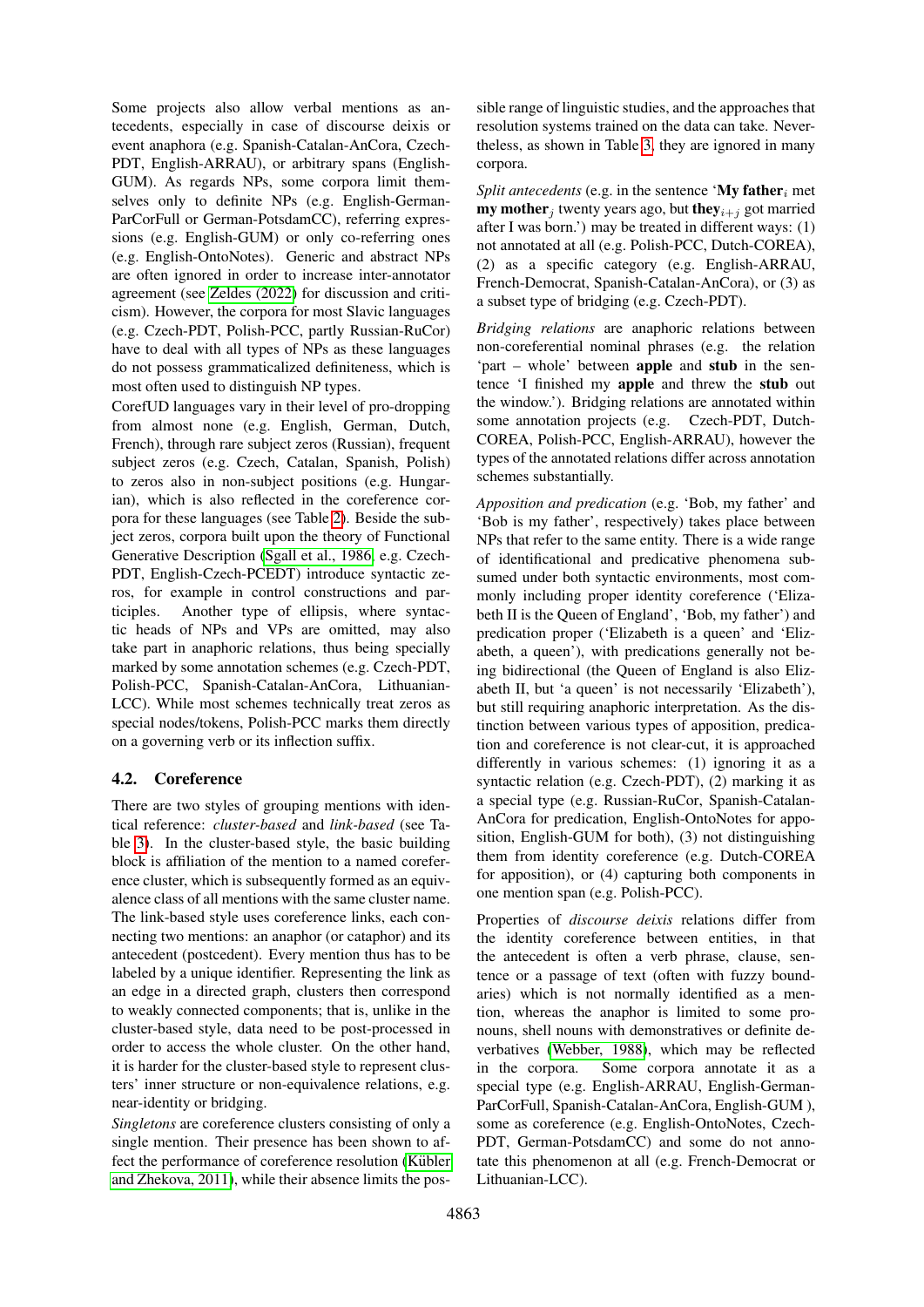#### 4.3. Non-coreferential relations

Some corpora contain annotation of relations beyond identity coreference, including bridging [\(Clark, 1977,](#page-8-18) see Table [3\)](#page-11-1), near-identity relations [\(Recasens et al.,](#page-9-15) [2010a,](#page-9-15) e.g. Polish-PCC, Dutch-COREA) and bound anaphora [\(Reinhart, 1983\)](#page-9-16). Categories of *bridging* relations differ considerably across the schemes, with only the part–whole relation present in most corpora. Although due to their semantically-oriented definition, some bridging relations may be interpreted as relations between the entities represented by identity coreference clusters, other types of relations are valid only for particular mentions in the given context, e.g., the relation of contrast annotated in Czech-PDT and Polish-PCC.

*Bound anaphora*, where an anaphoric pronoun functions as a bound variable referring to non-specific antecedent with a quantifier (e.g. 'Almost every husband is proud of his wife.'), is treated in different ways: (1) as a special type (Dutch-COREA), (2) as bridging (Polish-PCC), or (3) as identity coreference (Czech-PDT, English-German-ParCorFull, English-GUM).

### 4.4. Additional coreference-related features

Further information on anaphoric relations is often added, which has almost no formal overlap across cor-pora. Such features are related to mentions, links<sup>[4](#page-5-1)</sup> as well as entities, and include categorizations of different kinds and granularity, such as entity types (person, place, etc., e.g. in Spanish-Catalan-AnCora, English-ARRAU) or information status (discourse-new, given, etc., e.g. in English-GUM).

#### 4.5. Other NLP annotations

The range of additional linguistic annotation in the corpora is broad, from none (e.g. Lithuanian-LCC) to multilayer annotation including morphology, syntax, named entities, semantic roles, information structure, discourse relations etc. (e.g. English-GUM, Czech-PDT, Spanish-Catalan-AnCora). Most corpora are al-ready tokenized<sup>[5](#page-5-2)</sup> which is important as the mention spans are usually defined on top of the given tokenization. Any change in tokenization during harmonization must thus be done with respect to mention spans, and in some cases, additional annotation layers are only available with different tokenizations which must be mapped (e.g. for corpora based on the Penn Treebank, whose tokenization has changed over time, such as English-ARRAU or English-OntoNotes).

# <span id="page-5-0"></span>5. CorefUD and its Harmonization Scheme

The main building blocks in the target representation are mentions and clusters. A mention in our scheme is a set of words in the sense of UD, that is, nodes in the dependency structure, including empty nodes – zeros. Mentions spanning multiple sentences are supported, too. A mention is specified by its span, i.e., the nodes it contains. Spans of two different mentions can overlap but they cannot be identical. While a typical mention is a contiguous span of the surface text, this is not a requirement and discontinuous mentions are allowed. Analogously, from the perspective of the dependency structure, a typical mention is a connected component of a dependency tree (*catena*, following [\(Osborne et al.,](#page-9-17) [2012\)](#page-9-17)), yet we do not require this to be the case, and for automatically parsed corpora we expect recurring violations of this expectation [\(Popel et al., 2021\)](#page-9-18).

Every mention is a member of one (and only one) cluster; the cluster contains all mentions referring to the same entity (incl. events). Singletons are clusters that contain only one mention. The entity/cluster ID is thus a required attribute of each mention, besides the men-tion's span.<sup>[6](#page-5-3)</sup> Mentions have additional attributes, some of which pertain to the whole cluster.

### 5.1. File Format

Our main objective is maximum compliance with the current UD standards. We avoid decisions that would prevent our data from becoming part of a regular UD release.[7](#page-5-4)

We adhere to the specification of the CoNLL-U format<sup>[8](#page-5-5)</sup> (as opposed to the CoNLL-U Plus exten-sion,<sup>[9](#page-5-6)</sup> which would allow for extra columns for the coreference-related attributes, but unfortunately would disqualify the data from UD releases). We make sure that the harmonized data pass the official UD validation at level 2 (passing the higher levels may not be possible with automatically predicted POS tags and dependency relations).[10](#page-5-7)

<span id="page-5-1"></span><sup>4</sup>Link-related features are annotated also in some clusterbased corpora for a mention, usually meaning the link to its nearest antecedent, for example distinguishing cataphora from anaphora.

<span id="page-5-2"></span> ${}^{5}$ By contrast, many of them do not capture original untokenized sentence text.

<span id="page-5-3"></span><sup>&</sup>lt;sup>6</sup>Cluster IDs are unique across one corpus within CorefUD. For example, e1 refers to the same cluster everywhere in Czech-PDT but it is not related to  $e1$  in Czech-PCEDT. This is mainly to prevent confusion when interpreting the data. For coreference purposes it would be sufficient to make the IDs unique within one document, if the corpus has internal document boundaries.

<span id="page-5-4"></span> $7$ Note however that UD has additional requirements, which only some of our datasets comply with. Most notably, a UD-released treebank must have manually checked POS tags and dependency relations; in most of our datasets, this kind of annotation has been assigned automatically.

<span id="page-5-5"></span><sup>8</sup>[https://universaldependencies.org/](https://universaldependencies.org/format.html) [format.html](https://universaldependencies.org/format.html)

<span id="page-5-6"></span><sup>9</sup>[https://universaldependencies.org/](https://universaldependencies.org/ext-format.html) [ext-format.html](https://universaldependencies.org/ext-format.html)

<span id="page-5-7"></span><sup>10</sup>[https://universaldependencies.org/](https://universaldependencies.org/validation-rules.html#levels-of-validity)

[validation-rules.html#levels-of-validity](https://universaldependencies.org/validation-rules.html#levels-of-validity)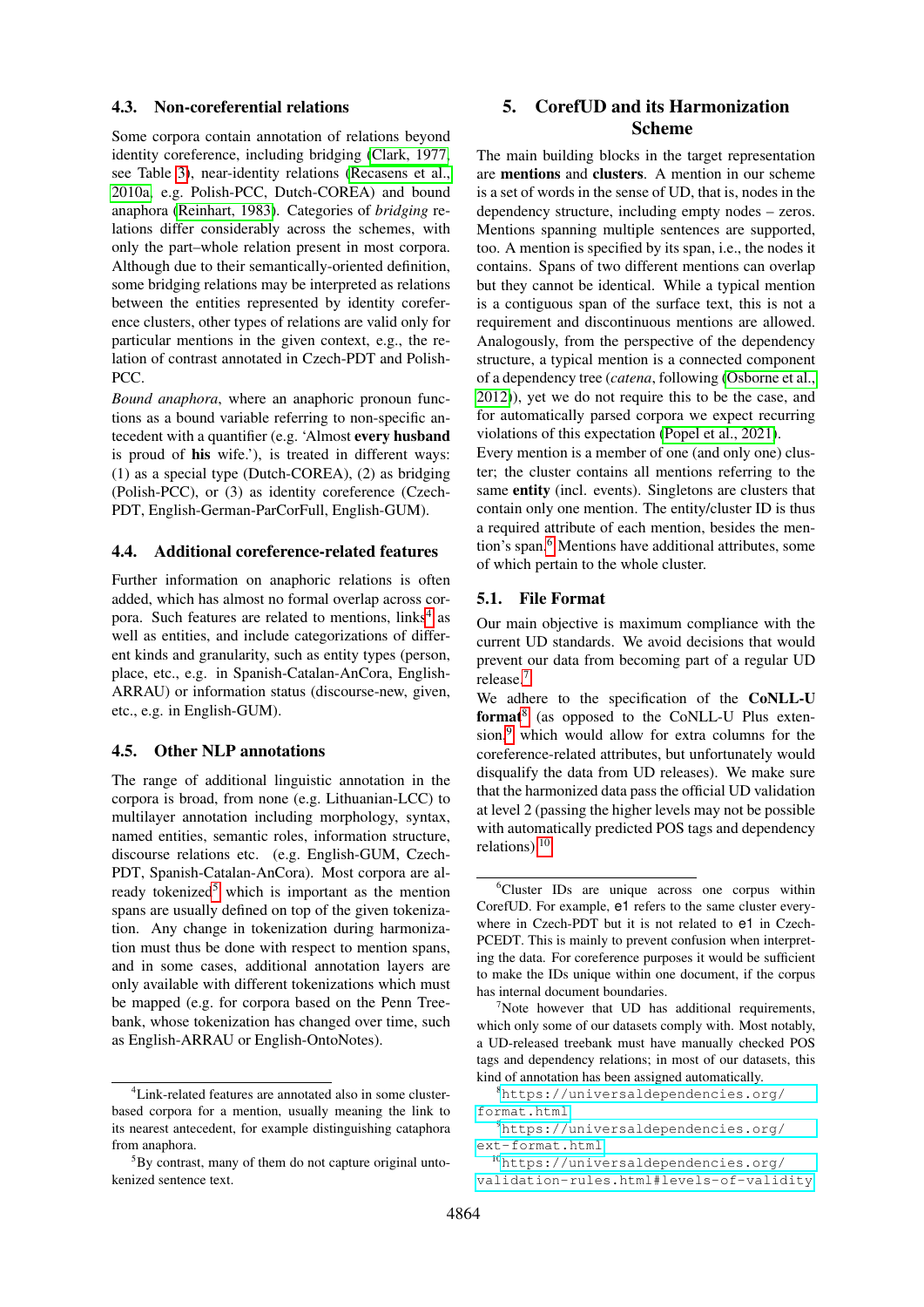From the perspective of the CoNLL-U format, coreference is additional annotation that belongs to the MISC column (column 10). While we deliberately avoid the CoNLL-U Plus file format, we argue that this option is very close to it, and users who prefer additional columns for coreference annotation can easily extract the coreference-related attributes from MISC and place them in separate columns, using tabs instead of the MISC column's pipe separators.

The main attribute that we add to the MISC column is called Entity and it identifies all mentions that begin or end at the current word. In the value of the attribute, each mention has an opening or closing bracket, accompanied by the entity/cluster ID. Additional mention attributes are specified at the opening bracket, i.e., at the first word of the mention. For example, Entity=(e8 place-1)e9) means that the current word is the entire span of one mention of entity e8, the corresponding entity type is a place, and the first (and only) word of the mention is also its syntactic head; furthermore, the attribute says that this is the last word of a larger mention belonging to cluster e9, which started at one of the previous words.

In case of a discontinuous mention, each part has its number and the total number of parts in square brackets after the cluster ID: Entity=(e10[1/2] ... Entity=e10[1/2]) ... Entity=(e10[2/2] ... Entity=e10[2/2]).

For an example of the CoNLL-U representation see Figure [1.](#page-7-2)

Zeros. Universal Dependencies provide a mechanism for inserting empty nodes (which may or may not have lexical values assigned to them) in the enhanced dependency graph. We use the empty nodes to represent reconstructed zeros.

Singletons. Both singletons and non-singletons are treated as clusters; a singleton cluster contains just a single mention. As a result, there are substantially more unique cluster IDs for the annotation projects that include annotation of singletons. In future versions, we may add singletons to datasets which did not have them originally, using the UD annotations and/or entity recognition tools.

Bridging. In the current version, bridging relations are understood very broadly as all relations annotated in the source schemes that cannot be considered types of identity coreference. To record bridging relations, we use the MISC attribute Bridge. It connects identity clusters, where one cluster may be part of more than one bridging relation. For example, Bridge=e173<e188:subset,e174<e188:part says that cluster e188 is related to cluster e173 with the subset bridging relation, and to cluster e174 with the partwhole bridging relation. The annotation appears at a selected mention of cluster e188; it is not repeated at the other mentions of that cluster.

Split antecedents. The MISC attribute SplitAnte points from a cluster to two or more other clusters. For example, SplitAnte=e5<e61,e10<e61 means that cluster e61 anaphorically refers to clusters e5 and e10. The attribute is a property of clusters, saying that the entity with a given cluster ID is equivalent to the union of the smaller entities whose IDs are listed in the value of the attribute. The annotation appears at a selected mention of cluster e61; it is not repeated at the other mentions of that cluster.

Attributes of clusters and mentions. There are three "standardized" attributes: eid (entity/cluster ID), etype (entity type) and head (index of the head word), stored as a hyphen-separated list. Other attributes may follow. In CorefUD version 1.0, we just copy these additional attributes from the original annotation schemes. In future versions, we anticipate adding a number of modifications to unify the data further, for example the distinction between specific and generic NPs.

### 5.2. Adding UD Annotations

Some of the original corpora, especially those that have already been part of UD, contain all morphosyntactic annotation required by the CoNLL-U format (e.g. English-GUM) or such annotation can be obtained by already available conversion (e.g. Czech-PDT). Where this is not possible, we enrich the corpora with additional annotation automatically, employing UDPipe  $2.0^{11}$  $2.0^{11}$  $2.0^{11}$  [\(Straka, 2018\)](#page-10-13) and its models trained on UD 2.6. The automatic processing includes lemmatization, part-of-speech tagging (including morphological features), and dependency parsing.

### <span id="page-6-1"></span>5.3. Train/dev/test Splits

We divide each CorefUD dataset into a training section, a development section, and a test section (train/dev/test for short) in order to facilitate reproducibility and comparability of future machine learning experiments. Technically, each CorefUD dataset consists of three CoNLL-U files containing disjoint sets of documents; boundaries between the three sections can be placed only on document boundaries.

If such a division was indicated already in the original resource, then we preserved the division. Otherwise, we iterated along the sequence of documents present in the original dataset and repeatedly put 8 documents into train, 1 document into dev, and 1 into test.The resulting division, as well as total sizes of all CorefUD datasets in terms of the number of documents, sentences, and words is summarized in Table [4](#page-12-0) in Appendix [B.](#page-12-1)

### 5.4. Releasing and Licensing Policy

We have divided the harmonized data into two parts: The larger part is public and contains only resources whose original versions come with free licenses (recall the last column in Table [1\)](#page-2-0) that allow modification and

<span id="page-6-0"></span><sup>11</sup><https://ufal.mff.cuni.cz/udpipe/2>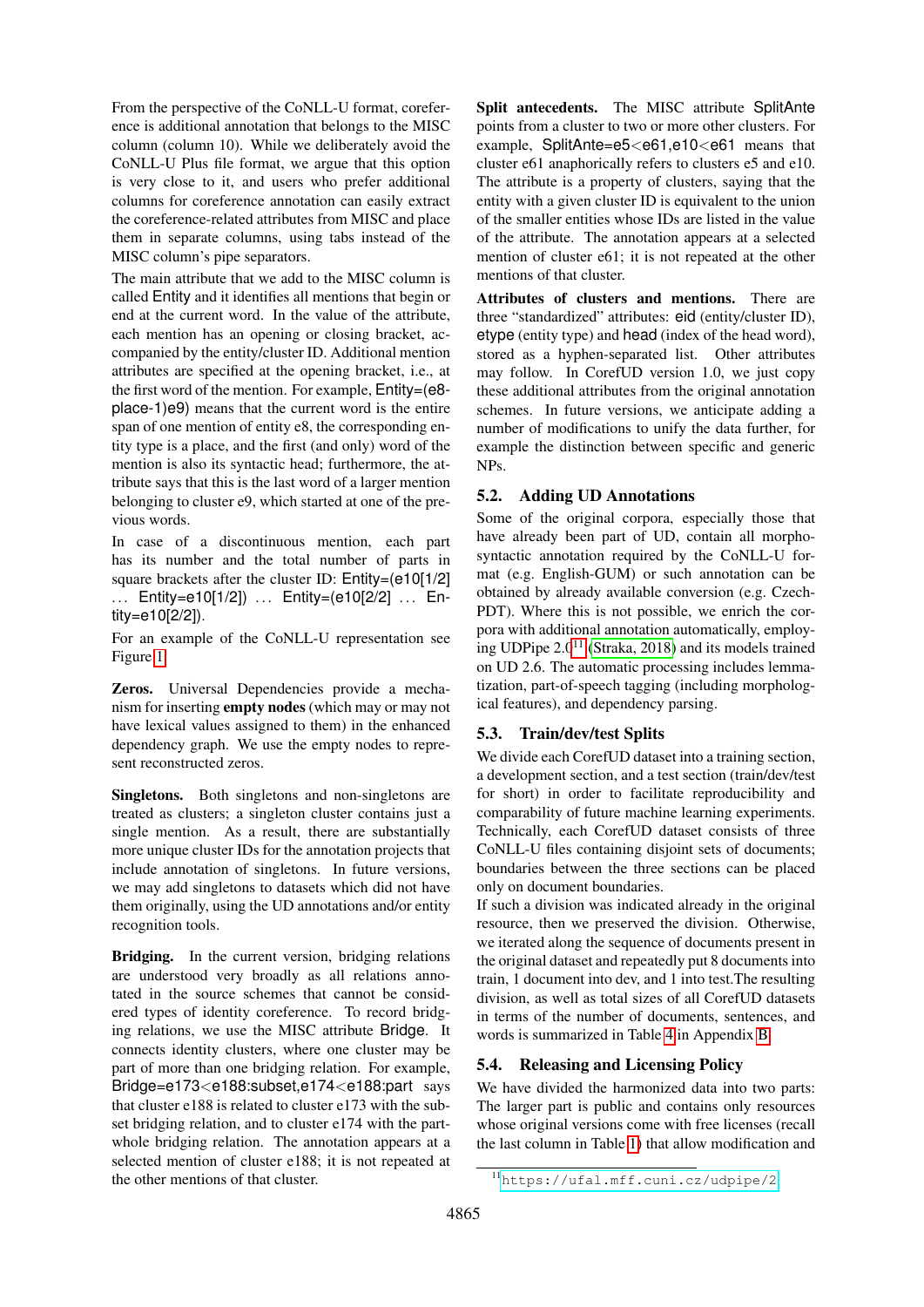```
# global.Entity = eid-etype-head-minspan-infstat-link-identity
# sent_id = GUM_academic_art-3
# text = Claire Bailey-Ross xxx@port.ac.uk University of Portsmouth,
       United Kingdom
1 Claire Claire PROPN NNP Number=Sing 0 root 0:root
   Entity=(e5-person-1-1,2,4-new-coref|Discourse=attribution:3->57:7
2 Bailey Bailey PROPN NNP Number=Sing 1 flat 1:flat
   SpaceAfter=No|XML=<w>
3 - - PUNCT HYPH - 4 punct 4:punct
   SpaceAfter=No
4 Ross Ross PROPN NNP Number=Sing 2 flat 2:flat
   Entity=e5)|XML=</w>
5 xxx@port.ac.uk xxx@... PROPN NNP Number=Sing 1 list 1:list
   Entity=(e6-abstract-1-1-new-sgl)
6 University University PROPN NNP Number=Sing 1 list 1:list
   Entity=(e7-organization-1-3,5,6-new-sgl-University_of_Portsmouth
7 of of ADP IN _ 8 case 8:case _
8 Portsmouth Portsmouth PROPN NNP Number=Sing 6 nmod 6:nmod:of
   Entity=(e8-place-1-3,4-new-sgl-Portsmouth|SpaceAfter=No
9 , , , PUNCT , <u>, 11 punct 11:punct</u>
10 United unite VERB NNP Tense=Past|... 11 amod 11:amod
   Entity=(e9-place-2-1,2-new-coref-United_Kingdom
11 Kingdom Kingdom PROPN NNP Number=Sing 1 list 1:list
   Entity=e9(e8)e7
```
<span id="page-7-2"></span>Figure 1: Example of the CoNLL-U encoding of English-GUM in CorefUD.

redistribution (at least for non-commercial purposes). This public edition is available as CorefUD 1.0 in the LINDAT/CLARIAH-CZ repository.[12](#page-7-3)

The other part composed of the remaining resources is non-public: we can include it in our internal experimentation and can report statistics collected from the data, but we cannot redistribute it to users who do not have access to the underlying data.

We distribute the public resources under the same licenses that the original resources came with. As a result, the CorefUD 1.0 package has a mixed license, with different terms applying to different datasets (a license file is stored with each dataset).

### 6. Applications of CorefUD

<span id="page-7-0"></span>CorefUD harmonization is far from being finished. For instance, when looking into basic quantitative characteristics of the individual datasets in Tables [5](#page-12-2) and [6](#page-13-0) in Appendix [B,](#page-12-1) one can find some correlates of general linguistic expectations (for example, languages without determiners tend to have shorter mentions on average). There are also differences among the datasets which can be attributed rather to design choices of the original resources (such as substantially different distributions of mention lengths across resources for the same language, or amounts of singletons).

However, CorefUD is becoming useful for linguistically interpretable theoretical, typological and NLP research already now. The first proof-of-concept version of CorefUD described in the technical report [\(Nedoluzhko et al., 2021a\)](#page-9-13) has been used for a study on the relation between UD trees and independently annotated mention spans [\(Popel et al., 2021\)](#page-9-18), and in a study focused on differences between UD-induced heads and heads of mentions annotated independently in some coreference resources [\(Nedoluzhko et al., 2021b\)](#page-9-19). In addition, the preliminary version of CorefUD has also been employed in pilot experiments with multilingual coreference resolution (Pražák et al., 2021). We are organizing a shared task on multilingual coreference resolution, $^{13}$  $^{13}$  $^{13}$  and hope that it will boost the field, similarly to the impact of dependency parsing tasks on parser development in the past.

### 7. Conclusions

<span id="page-7-1"></span>The most important contributions of this work are the following: (1) we presented a survey of coreferencerelated resources, emphasizing their diversity from various viewpoints; to the best of our knowledge, no comparably broad and detailed survey has been published to date, and (2) we designed a common scheme and implemented automatic converters of source datasets into this unified scheme, and released a part of the collection publicly under the name CorefUD 1.0; again, this is the widest coreference data collection we are aware of, and a first push in the direction of exposing multilingual coreference data to users in a carefully crafted, unified format, adhering to and compatible with UD design principles. We plan to continue work on adding new languages and datasets, enhancing the data to represent as much information as possible, and harmoniz-

<span id="page-7-3"></span><sup>12</sup><http://hdl.handle.net/11234/1-4698>

<span id="page-7-4"></span><sup>13</sup>[https://ufal.mff.cuni.cz/corefud/](https://ufal.mff.cuni.cz/corefud/crac22) [crac22](https://ufal.mff.cuni.cz/corefud/crac22)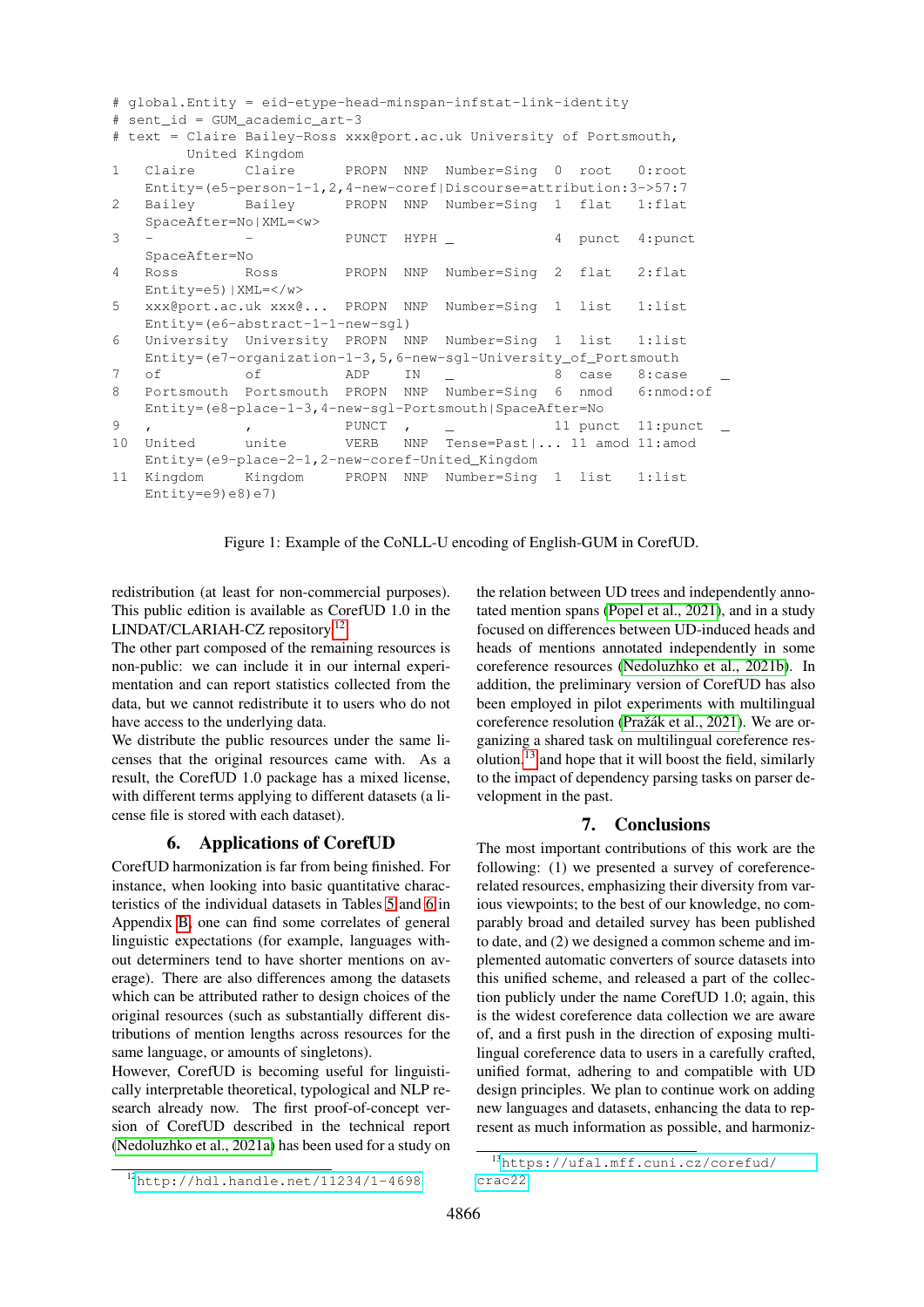ing that information to promote convergence and standardization in the area of coreference.

### 8. Acknowledgements

This work was supported by the Grants GA19-14534S and 20-16819X (LUSyD) of the Czech Science Foundation (GAČR); LM2018101 (LINDAT/CLARIAH-CZ) of the Ministry of Education, Youth, and Sports of the Czech Republic; and EC/H2020/825303 (Bergamot) of the European Commision.

# 9. Bibliographical References

- <span id="page-8-12"></span>Bourgonje, P. and Stede, M. (2020). The Potsdam commentary corpus 2.2: Extending annotations for shallow discourse parsing. In *Proceedings of the 12th Language Resources and Evaluation Conference*, pages 1061–1066, Marseille, France, May. European Language Resources Association.
- <span id="page-8-18"></span>Clark, H. H. (1977). Bridging. In P. N. Johnson-Laird et al., editors, *Thinking: Readings in Cognitive Science*, pages 411–420. Cambridge University Press, London and New York.
- <span id="page-8-0"></span>de Marneffe, M.-C., Manning, C. D., Nivre, J., and Zeman, D. (2021). Universal Dependencies. *Computational Linguistics*, 47(2):255–308.
- <span id="page-8-3"></span>Dobrovolskii, V. (2021). Word-level coreference resolution. In *Proceedings of the 2021 Conference on Empirical Methods in Natural Language Processing*, pages 7670–7675, Online and Punta Cana, Dominican Republic, November. Association for Computational Linguistics.
- <span id="page-8-5"></span>Guillou, L., Hardmeier, C., Smith, A., Tiedemann, J., and Webber, B. (2014). ParCor 1.0: A Parallel Pronoun-Coreference Corpus to Support Statistical MT. In *Proceedings of the 9th International Conference on Language Resources and Evaluation (LREC-2014)*, Reykjavik, Iceland, May. European Language Resources Association (ELRA).
- <span id="page-8-13"></span>Hajič, J., Bejček, E., Hlaváčová, J., Mikulová, M., Straka, M., Štěpánek, J., and Štěpánková, B. (2020). Prague Dependency Treebank - Consolidated 1.0. In *Proceedings of the 12th International Conference on Language Resources and Evaluation (LREC 2020)*, pages 5208–5218, Marseille, France. European Language Resources Association.
- <span id="page-8-11"></span>Hendrickx, I., Bouma, G., Coppens, F., Daelemans, W., Hoste, V., Kloosterman, G., Mineur, A.-M., Van Der Vloet, J., and Verschelde, J.-L. (2008). A coreference corpus and resolution system for Dutch. In *Proceedings of the Sixth International Conference on Language Resources and Evaluation (LREC'08)*, Marrakech, Morocco, May. European Language Resources Association (ELRA).
- <span id="page-8-8"></span>Hinrichs, E. W., Kübler, S., and Naumann, K. (2005). A unified representation for morphological, syntactic, semantic, and referential annotations. In *Proceedings of the Workshop on Frontiers in Corpus Annotations II: Pie in the Sky*, pages 13–20, Ann Arbor,

Michigan, June. Association for Computational Linguistics.

- <span id="page-8-7"></span>Hoste, V. and De Pauw, G. (2006). KNACK-2002: a richly annotated corpus of Dutch written text. In *Proceedings of the Fifth International Conference on Language Resources and Evaluation (LREC'06)*, Genoa, Italy, May. European Language Resources Association (ELRA).
- <span id="page-8-1"></span>Joshi, M., Chen, D., Liu, Y., Weld, D. S., Zettlemoyer, L., and Levy, O. (2020). SpanBERT: Improving pre-training by representing and predicting spans. *Transactions of the Association for Computational Linguistics*, 8:64–77.
- <span id="page-8-2"></span>Kirstain, Y., Ram, O., and Levy, O. (2021). Coreference resolution without span representations. In *Proceedings of the 59th Annual Meeting of the Association for Computational Linguistics and the 11th International Joint Conference on Natural Language Processing (Volume 2: Short Papers)*, pages 14–19, Online, August. Association for Computational Linguistics.
- <span id="page-8-17"></span>Kübler, S. and Zhekova, D. (2011). Singletons and coreference resolution evaluation. In *Proceedings of the International Conference Recent Advances in Natural Language Processing 2011*, pages 261–267, Hissar, Bulgaria, September. Association for Computational Linguistics.
- <span id="page-8-4"></span>Kunz, K. and Lapshinova-Koltunski, E. (2015). Crosslinguistic analysis of discourse variation across registers. *Nordic Journal of English Studies*, 14:258– 288, 03.
- <span id="page-8-14"></span>Landragin, F. (2021). Le corpus Democrat et son exploitation. Présentation. *Langages*, 224:11–24, December.
- <span id="page-8-6"></span>Lapshinova-Koltunski, E., Hardmeier, C., and Krielke, P. (2018). ParCorFull: a Parallel Corpus Annotated with Full Coreference. In Nicoletta Calzolari (Conference chair), et al., editors, *Proceedings of the Eleventh International Conference on Language Resources and Evaluation (LREC 2018)*, Miyazaki, Japan, May 7-12, 2018. European Language Resources Association (ELRA).
- <span id="page-8-15"></span>Lüdeling, A., Ritz, J., Stede, M., and Zeldes, A. (2016). Corpus linguistics and information structure research. In Caroline Féry et al., editors, *The Oxford Handbook of Information Structure*, pages 599–617. Oxford University Press, Oxford.
- <span id="page-8-16"></span>Marcus, M. P., Santorini, B., and Marcinkiewicz, M. A. (1993). Building a large annotated corpus of English: The Penn Treebank. *Computational Linguistics*, 19(2):313–330.
- <span id="page-8-9"></span>Müller, C. and Strube, M. (2001). Annotating anaphoric and bridging relations with MMAX. In *Proceedings of the Second SIGdial Workshop on Discourse and Dialogue*.
- <span id="page-8-10"></span>Müller, C. and Strube, M. (2006). Multi-level annotation of linguistic data with mmax2. In *Corpus Tech-*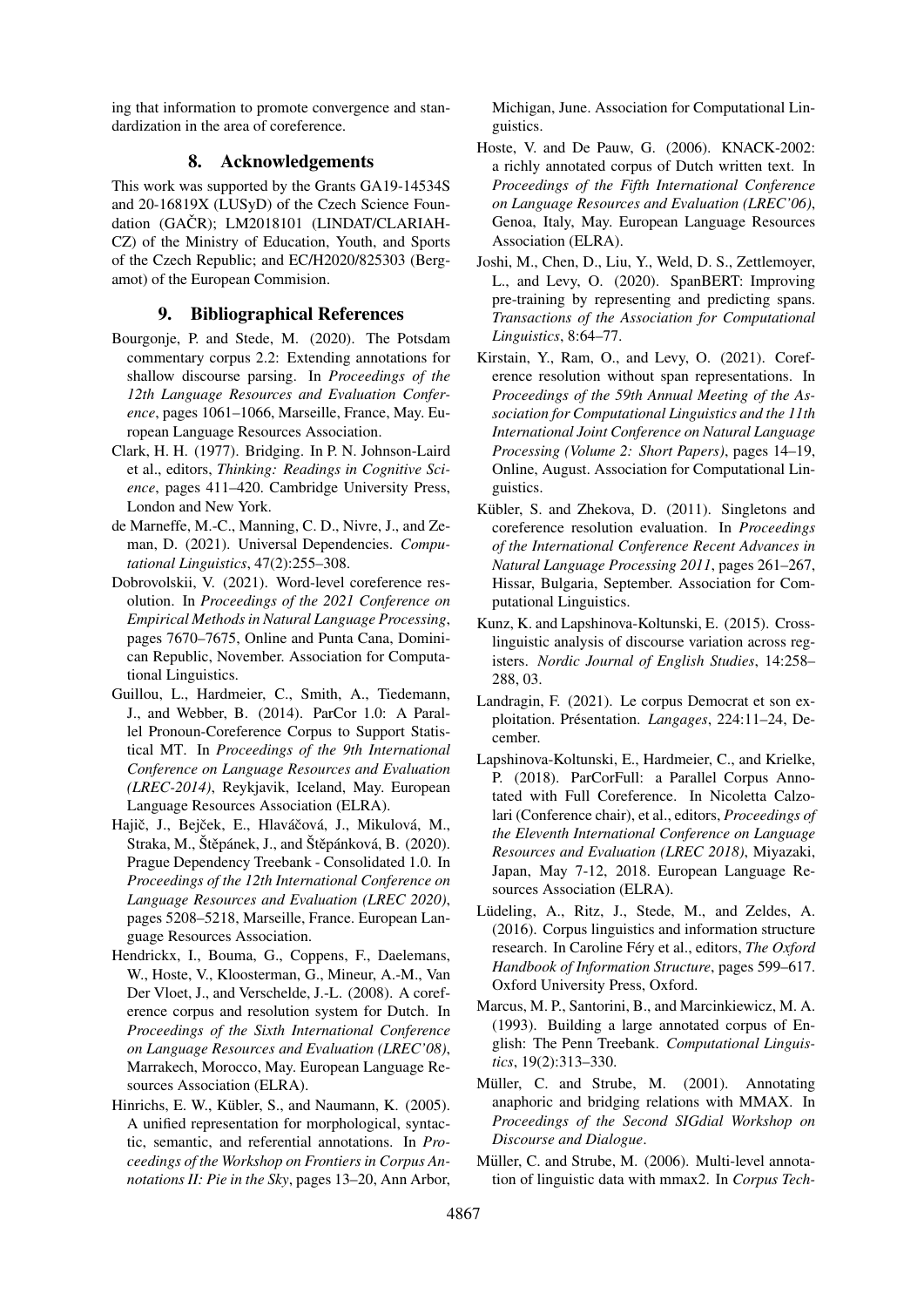*nology and Language Pedagogy: New Resources, New Tools, New Methods*.

- <span id="page-9-3"></span>Nedoluzhko, A., Novák, M., Cinková, S., Mikulová, M., and Mírovský, J. (2016). Coreference in Prague Czech-English Dependency Treebank. In *Proceedings of the Tenth International Conference on Language Resources and Evaluation (LREC'16)*, pages 169–176, Portorož, Slovenia, May. European Language Resources Association (ELRA).
- <span id="page-9-4"></span>Nedoluzhko, A., Novák, M., and Ogrodniczuk, M. (2018). PAWS: A multi-lingual parallel treebank with anaphoric relations. In *Proceedings of the First Workshop on Computational Models of Reference, Anaphora and Coreference*, pages 68–76, New Orleans, Louisiana, June. Association for Computational Linguistics.
- <span id="page-9-13"></span>Nedoluzhko, A., Novák, M., Popel, M., Žabokrtský, Z., and Zeman, D. (2021a). Coreference meets Universal Dependencies – a pilot experiment on harmonizing coreference datasets for 11 languages. Technical Report 66, UFAL MFF UK, Praha, Czechia. ´
- <span id="page-9-19"></span>Nedoluzhko, A., Novák, M., Popel, M., Žabokrtský, Z., and Zeman, D. (2021b). Is one head enough? mention heads in coreference annotations compared with ud-style heads. In *Proceedings of the Sixth International Conference on Dependency Linguistics (Depling, SyntaxFest 2021)*, pages 101–114, Stroudsburg, PA, USA. Association for Computational Linguistics.
- <span id="page-9-1"></span>Novák, M. and Nedoluzhko, A. (2015). Correspondences between Czech and English Coreferential Expressions. *Discours: Revue de linguistique, psycholinguistique et informatique.*, 16:1–41.
- <span id="page-9-10"></span>Ogrodniczuk, M., Glowińska, K., Kopeć, M., Savary, A., and Zawisławska, M. (2013). Polish coreference corpus. In *Human Language Technology. Challenges for Computer Science and Linguistics - 6th Language and Technology Conference, LTC 2013, Poznan, Poland, December 7-9, 2013. Revised Se- ´ lected Papers*, volume 9561 of *Lecture Notes in Computer Science*, pages 215–226. Springer.
- <span id="page-9-14"></span>Ogrodniczuk, M., Głowińska, K., Kopeć, M., Savary, A., and Zawisławska, M. (2015). *Coreference in Polish: Annotation, Resolution and Evaluation*. Walter De Gruyter.
- <span id="page-9-12"></span>Maciej Ogrodniczuk, et al., editors. (2020). *Proceedings of the Third Workshop on Computational Models of Reference, Anaphora and Coreference*, Barcelona, Spain (online), December. Association for Computational Linguistics.
- <span id="page-9-17"></span>Osborne, T., Putnam, M., and Groß, T. (2012). Catenae: Introducing a novel unit of syntactic analysis. *Syntax*, 15(4):354–396.
- <span id="page-9-11"></span>Pagel, J. and Reiter, N. (2020). GerDraCor-coref: A coreference corpus for dramatic texts in German. In *Proceedings of the 12th Language Resources and Evaluation Conference*, pages 55–64, Marseille,

France, May. European Language Resources Association.

- <span id="page-9-0"></span>Petrov, S., Das, D., and McDonald, R. (2012). A universal part-of-speech tagset. In *Proceedings of the Eighth International Conference on Language Resources and Evaluation (LREC'12)*, pages 2089– 2096, Istanbul, Turkey, May. European Language Resources Association (ELRA).
- <span id="page-9-18"></span>Popel, M., Žabokrtský, Z., Nedoluzhko, A., Novák, M., and Zeman, D. (2021). Do UD trees match mention spans in coreference annotations? In *Findings of the Association for Computational Linguistics: EMNLP 2021*, pages 3570–3576, Punta Cana, Dominican Republic, November. Association for Computational Linguistics.
- <span id="page-9-6"></span>Pradhan, S. S., Hovy, E. H., Marcus, M. P., Palmer, M., Ramshaw, L. A., and Weischedel, R. M. (2007). Ontonotes: a unified relational semantic representation. *International Journal of Semantic Computing*, 1(4):405–419.
- <span id="page-9-8"></span>Pradhan, S., Ramshaw, L., Marcus, M., Palmer, M., Weischedel, R., and Xue, N. (2011). CoNLL-2011 shared task: Modeling unrestricted coreference in OntoNotes. In *Proceedings of the Fifteenth Conference on Computational Natural Language Learning: Shared Task*, pages 1–27, Portland, Oregon, USA, June. Association for Computational Linguistics.
- <span id="page-9-9"></span>Pradhan, S., Moschitti, A., Xue, N., Uryupina, O., and Zhang, Y. (2012). CoNLL-2012 shared task: Modeling multilingual unrestricted coreference in OntoNotes. In *Joint Conference on EMNLP and CoNLL - Shared Task*, pages 1–40, Jeju Island, Korea, July. Association for Computational Linguistics.
- <span id="page-9-20"></span>Pražák, O., Konopík, M., and Sido, J. (2021). Multilingual coreference resolution with harmonized annotations. *arXiv preprint arXiv:2107.12088*.
- <span id="page-9-2"></span>Recasens, M. and Martí, M. A. (2010). AnCora-CO: Coreferentially Annotated Corpora for Spanish and Catalan. *Lang. Resour. Eval.*, 44(4):315–345, December.
- <span id="page-9-15"></span>Recasens, M., Hovy, E., and Martí, M. A. (2010a). A typology of near-identity relations for coreference (NIDENT). In *Proceedings of the Seventh International Conference on Language Resources and Evaluation (LREC'10)*, Valletta, Malta, May. European Language Resources Association (ELRA).
- <span id="page-9-5"></span>Recasens, M., Màrquez, L., Sapena, E., Martí, M. A., Taulé, M., Hoste, V., Poesio, M., and Versley, Y. (2010b). SemEval-2010 task 1: Coreference resolution in multiple languages. In *Proceedings of the 5th International Workshop on Semantic Evaluation*, pages 1–8, Uppsala, Sweden. Association for Computational Linguistics.
- <span id="page-9-16"></span>Reinhart, T. (1983). Coreference and bound anaphora: A restatement of the anaphora questions. *Linguistics and Philosophy*, 6:47–88.
- <span id="page-9-7"></span>Rodríguez, K. J., Delogu, F., Versley, Y., Stemle, E. W., and Poesio, M. (2010). Anaphoric annotation of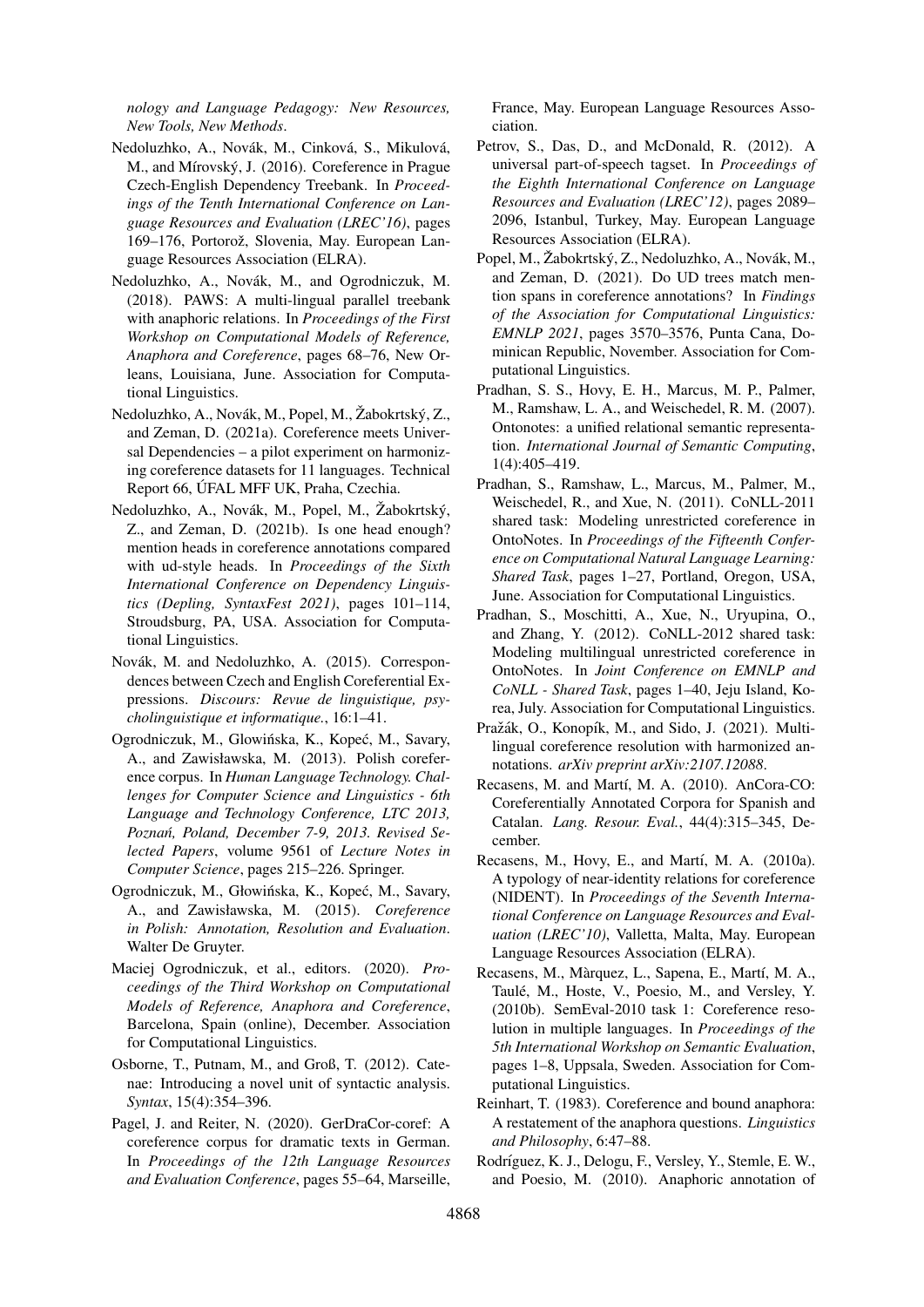Wikipedia and blogs in the live memories corpus. In *Proceedings of the Seventh International Conference on Language Resources and Evaluation (LREC'10)*, Valletta, Malta, May. European Language Resources Association (ELRA).

- <span id="page-10-11"></span>Sgall, P., Hajičová, E., and Panevová, J. (1986). *The Meaning of the Sentence and Its Semantic and Pragmatic Aspects*. Academia/Reidel Publishing Company, Prague/Dordrecht.
- <span id="page-10-13"></span>Straka, M. (2018). UDPipe 2.0 prototype at CoNLL 2018 UD shared task. In *Proceedings of the CoNLL 2018 Shared Task: Multilingual Parsing from Raw Text to Universal Dependencies*, pages 197–207, Brussels, Belgium, October. Association for Computational Linguistics.
- <span id="page-10-9"></span>Taulé, M., Martí, M. A., and Recasens, M. (2008). An-Cora: Multilevel annotated corpora for Catalan and Spanish. In *Proceedings of the Sixth International Conference on Language Resources and Evaluation (LREC'08)*, Marrakech, Morocco, May. European Language Resources Association (ELRA).
- <span id="page-10-7"></span>Toldova, S., Roytberg, A., Ladygina, A., Vasilyeva, M., Azerkovich, I., Kurzukov, M., Sim, G., Gorshkov, D., Ivanova, A., Nedoluzhko, A., and Grishina, Y. (2014). Evaluating Anaphora and Coreference Resolution for Russian. In *Komp'juternaja lingvistika i intellektual'nye tehnologii. Po materialam ezhegodnoj Mezhdunarodnoj konferencii Dialog*, pages 681– 695.
- <span id="page-10-1"></span>Uryupina, O., Artstein, R., Bristot, A., Cavicchio, F., Delogu, F., Rodriguez, K. J., and Poesio, M. (2020). Annotating a broad range of anaphoric phenomena, in a variety of genres: the ARRAU Corpus. *Natural Language Engineering*, 26(1):95–128, January.
- <span id="page-10-2"></span>Vincze, V., Hegedűs, K., Sliz-Nagy, A., and Farkas, R. (2018). SzegedKoref: A Hungarian coreference corpus. In *Proceedings of the Eleventh International Conference on Language Resources and Evaluation (LREC 2018)*, Miyazaki, Japan, May. European Language Resources Association (ELRA).
- <span id="page-10-12"></span>Webber, B. L. (1988). Discourse deixis: Reference to discourse segments. In *26th Annual Meeting of the Association for Computational Linguistics*, pages 113–122, Buffalo, New York, USA, June. Association for Computational Linguistics.
- <span id="page-10-0"></span>Weischedel, R., Hovy, E., Marcus, M., Palmer, M., Belvin, R., Pradhan, S., Ramshaw, L., and Xue, N. (2011). Ontonotes: A large training corpus for enhanced processing. In *Handbook of Natural Language Processing and Machine Translation: DARPA Global Autonomous Language Exploitation*, pages 54–63, New York. Springer-Verlag.
- <span id="page-10-8"></span>Wilkens, R., Oberle, B., Landragin, F., and Todirascu, A. (2020). French coreference for spoken and written language. In *Proceedings of the 12th Language Resources and Evaluation Conference*, pages 80– 89, Marseille, France, May. European Language Resources Association.
- <span id="page-10-3"></span>Yimam, S. M., Gurevych, I., de Castilho, R. E., and Biemann, C. (2013). WebAnno: A flexible, webbased and visually supported system for distributed annotations. In *Proceedings of ACL 2013*, pages 1– 6, Sofia, Bulgaria.
- <span id="page-10-4"></span>Zeldes, A. (2017). The GUM Corpus: Creating Multilayer Resources in the Classroom. *Language Resources and Evaluation*, 51(3):581–612, September.
- <span id="page-10-10"></span>Zeldes, A. (2022). Can we fix the scope for coreference? Problems and solutions for benchmarks beyond OntoNotes. *Dialogue & Discourse*, 13(1):41– 62.
- <span id="page-10-5"></span>Zhang, S. and Zeldes, A. (2017). GitDOX: A linked version controlled online XML editor for manuscript transcription. In *Proceedings of FLAIRS-30*, pages 619–623, Marco Island, FL.
- <span id="page-10-6"></span>Žitkus, V. and Butkienė, R. (2018). Coreference annotation scheme and corpus for Lithuanian language. In *Fifth International Conference on Social Networks Analysis, Management and Security, SNAMS 2018, Valencia, Spain, October 15-18, 2018*, pages 243–250. IEEE.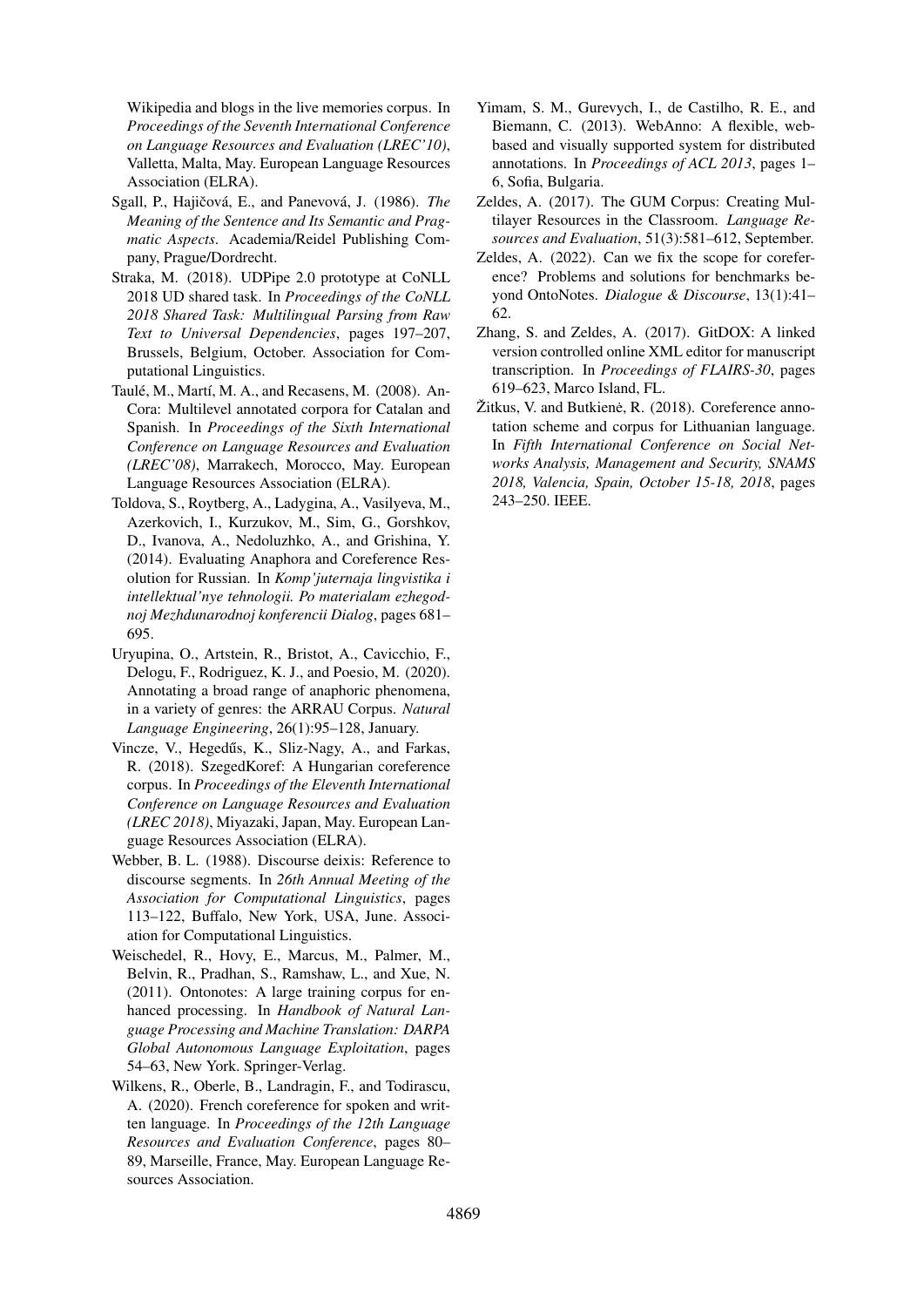<span id="page-11-2"></span>

|                       |             | Mention representation |            | Reconstructed zeros |  |
|-----------------------|-------------|------------------------|------------|---------------------|--|
| original corpus       | linear span | syn/sem. head          | null subj. | nom.<br>ellips.     |  |
| Catalan-AnCora        |             |                        |            |                     |  |
| Czech-PCEDT           | $\times$    |                        |            |                     |  |
| Czech-PDT             | $\times$    |                        |            |                     |  |
| English-GUM           |             | (✔)                    | ×          |                     |  |
| English-ParCorFull    |             | $\times$               | $\times$   |                     |  |
| French-Democrat       |             | $(\sqrt{2})$           | $\times$   |                     |  |
| German-ParCorFull     |             | $\times$               | $\times$   |                     |  |
| German-PotsdamCC      |             | $\times$               | $\times$   | $\times$            |  |
| Hungarian-SzegedKoref |             | $(\sqrt{ }$            |            | ×                   |  |
| Lithuanian-LCC        |             | ×                      | ×          |                     |  |
| Polish-PCC            |             |                        |            |                     |  |
| Russian-RuCor         |             |                        | ×          | ×                   |  |
| Spanish-AnCora        |             |                        |            |                     |  |
| Dutch-COREA           |             |                        | $\times$   | $\times$            |  |
| English-ARRAU         |             | ×                      | $\times$   | ×                   |  |
| English-OntoNotes     |             | $\mathcal{L}$          | $\times$   | ×                   |  |
| English-PCEDT         | ×           |                        |            |                     |  |

# A. Diversity of coreference representation in original resources

<span id="page-11-0"></span>Table 2: Diversity of coreference-related annotations in the original corpora: properties of mentions. Brackets around the check mark mean that this kind of information has not been completed manually within the annotation of coreference-related phenomena, but it can be obtained from other annotation layers (mostly, from the syntactic annotation.)

|                       | Relations among mentions      |                            |                            |                |                |                 |                 |          |  |
|-----------------------|-------------------------------|----------------------------|----------------------------|----------------|----------------|-----------------|-----------------|----------|--|
| CorefUD dataset       | cluster-<br>based<br>identity | link-<br>based<br>identity | single-<br>tons            | appos.         | pred.          | split<br>antec. | disc.<br>deixis | bridg.   |  |
| Catalan-AnCora        |                               | $\times$                   | ✓                          |                |                |                 |                 | $\times$ |  |
| Czech-PCEDT           | X                             |                            | $\mathcal{L}(\mathcal{L})$ | $(\sqrt{2})$   | $(\checkmark)$ |                 |                 | $\times$ |  |
| Czech-PDT             | X                             |                            | $(\checkmark)$             | $(\sqrt{2})$   | $(\checkmark)$ |                 |                 |          |  |
| English-GUM           |                               | $\times$                   |                            |                |                |                 |                 |          |  |
| English-ParCorFull    |                               | $\times$                   | X                          |                | $(\checkmark)$ |                 |                 | ×        |  |
| French-Democrat       |                               | $\times$                   |                            | $\times$       | $\times$       | $\times$        | ×               | $\times$ |  |
| German-ParCorFull     |                               | $\times$                   | X                          |                | $(\checkmark)$ |                 |                 | $\times$ |  |
| German-PotsdamCC      | $\times$                      |                            |                            |                |                | $\times$        |                 | ×        |  |
| Hungarian-SzegedKoref | ✓                             | $\times$                   | X                          |                |                | $\times$        |                 |          |  |
| Lithuanian-LCC        | $\times$                      | ✓                          | $\times$                   | ×              | X              |                 | ×               | ×        |  |
| Polish-PCC            |                               | $\times$                   |                            |                |                | $\times$        |                 |          |  |
| Russian-RuCor         |                               | $\times$                   | X                          |                |                | $\times$        | $\times$        | $\times$ |  |
| Spanish-AnCora        |                               | $\times$                   |                            |                |                | ✓               |                 | $\times$ |  |
| Dutch-COREA           | $\times$                      |                            |                            |                |                | $\times$        |                 |          |  |
| English-ARRAU         |                               |                            |                            |                |                |                 |                 |          |  |
| English-OntoNotes     |                               | X                          | ×                          |                | $\times$       | ×               |                 | ×        |  |
| English-PCEDT         | X                             |                            | $(\checkmark)$             | $(\checkmark)$ | $(\checkmark)$ |                 |                 | $\times$ |  |

<span id="page-11-1"></span>Table 3: Diversity of coreference-related annotations: types of relations among mentions. Brackets around the check sign mean that this kind of information has not been completed manually within the annotation of coreference-related phenomena, but it can be obtained from other annotation layers (mostly, from the syntactic annotation.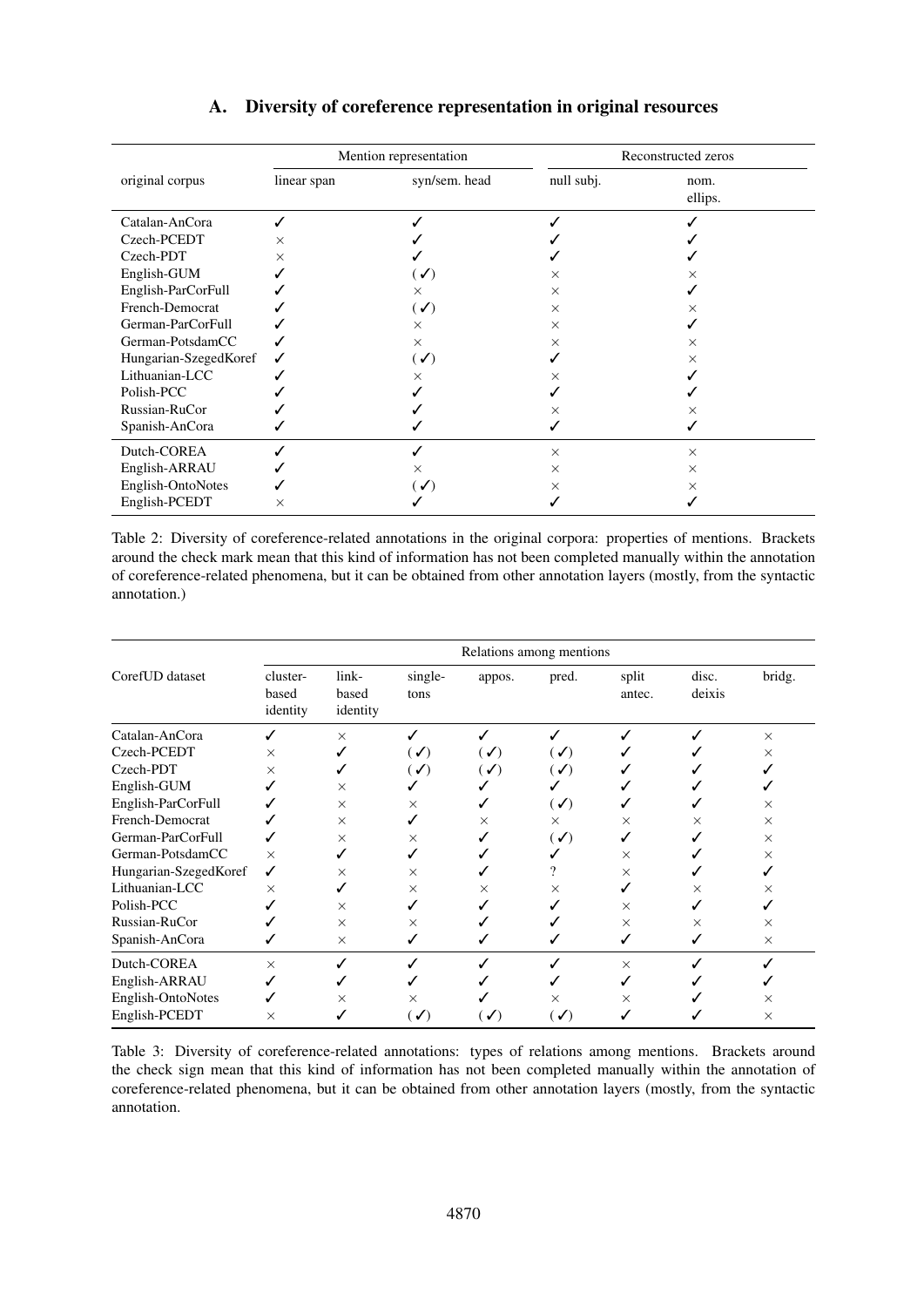<span id="page-12-1"></span>

|                       |      | total size | division $[\%]$ |          |       |                |     |
|-----------------------|------|------------|-----------------|----------|-------|----------------|-----|
| CorefUD dataset       | docs | sents      | words           | empty    | train | dev test       |     |
| Catalan-AnCora        | 1550 | 16,678     | 546,665         | 6,377    |       | 78.5 10.6 10.9 |     |
| Czech-PCEDT           | 2312 | 49,208     | 1,155,755       | 43,054   | 80.9  | 14.2 4.9       |     |
| Czech-PDT             | 3165 | 49,428     | 834,721         | 32,617   | 78.3  | 10.6 11.1      |     |
| English-GUM           | 175  | 9,130      | 164,392         | 92       | 75.9  | 11.9 12.1      |     |
| English-ParCorFull    | 19   | 543        | 10,798          | $\theta$ |       | 81.2 10.7 8.1  |     |
| French-Democrat       | 126  | 13,054     | 284,823         | 0        | 80.1  | 9.9 10.0       |     |
| German-ParCorFull     | 19   | 543        | 10,602          | $\theta$ | 81.6  | 10.4           | 8.1 |
| German-PotsdamCC      | 176  | 2,238      | 33,222          | $\theta$ | 80.3  | 10.2           | 9.5 |
| Hungarian-SzegedKoref | 400  | 8,820      | 123,968         | 4,857    | 81.1  | 9.6            | 9.3 |
| Lithuanian-LCC        | 100  | 1,714      | 37,014          | 0        | 81.3  | 9.1            | 9.6 |
| Polish-PCC            | 1828 | 35,874     | 538,885         | 470      | 80.1  | 10.0           | 9.9 |
| Russian-RuCor         | 181  | 9,035      | 156,636         | $\theta$ | 78.9  | 13.5           | 7.6 |
| Spanish-AnCora        | 1635 | 17,662     | 559,782         | 8,112    | 80.9  | 9.5            | 9.6 |
| Dutch-COREA           | 844  | 9,270      | 140,063         | $\theta$ | 78.6  | 10.0 11.4      |     |
| English-ARRAU         | 413  | 9,540      | 228,901         | $\theta$ | 81.2  | 4.3 14.5       |     |
| English-OntoNotes     | 3493 | 94,269     | 1,631,995       | $\theta$ | 79.6  | 10.0 10.4      |     |
| English-PCEDT         | 2312 | 49,208     | 1,173,766       | 36,115   |       | 80.9 14.2      | 4.8 |

B. Statistical properties of CorefUD 1.0

<span id="page-12-0"></span>Table 4: Data sizes and train/dev/test split (in words) of CorefUD data sets. If this division was already present in an original resource, then we preserved the division, otherwise iteratively divided the dataset's documents in 8/1/1 fashion (see Section [5.3](#page-6-1) for details). 'words' is the number of non-empty UD nodes (corresponding to syntactic words). 'empty' is the number of empty UD nodes.

|                       |         | distribution of lengths |     |      |                |        |      |      |        |
|-----------------------|---------|-------------------------|-----|------|----------------|--------|------|------|--------|
| CorefUD dataset       | total   | per 1k<br>length        |     | 1    | $\overline{2}$ | 3      | 4    | $5+$ |        |
|                       | count   | words                   | max | avg. | [%]            | $[\%]$ | [%]  | [%]  | $[\%]$ |
| Catalan-AnCora        | 69,239  | 127                     | 101 | 1.6  | 74.6           | 14.1   | 4.7  | 2.2  | 4.4    |
| Czech-PCEDT           | 52,743  | 46                      | 247 | 3.4  | 1.4            | 62.7   | 15.6 | 6.8  | 13.4   |
| Czech-PDT             | 78.880  | 94                      | 186 | 2.5  | 35.3           | 38.9   | 11.0 | 5.2  | 9.5    |
| English-GUM           | 24,801  | 151                     | 131 | 1.9  | 74.5           | 13.9   | 4.8  | 2.1  | 4.7    |
| English-ParCorFull    | 180     | 17                      | 38  | 4.0  | 6.1            | 55.0   | 13.9 | 6.7  | 18.3   |
| French-Democrat       | 40,937  | 144                     | 895 | 2.0  | 81.8           | 10.6   | 3.0  | 1.3  | 3.2    |
| German-ParCorFull     | 259     | 24                      | 43  | 3.5  | 6.2            | 64.9   | 11.6 | 5.0  | 12.4   |
| German-PotsdamCC      | 3,752   | 113                     | 15  | 1.4  | 76.5           | 13.9   | 5.0  | 1.8  | 2.7    |
| Hungarian-SzegedKoref | 5,182   | 42                      | 36  | 3.0  | 8.0            | 51.1   | 19.0 | 9.1  | 12.9   |
| Lithuanian-LCC        | 1,224   | 33                      | 23  | 3.7  | 11.2           | 45.3   | 11.8 | 8.2  | 23.5   |
| Polish-PCC            | 127,688 | 237                     | 135 | 1.5  | 82.6           | 9.8    | 2.9  | 1.4  | 3.2    |
| Russian-RuCor         | 3,636   | 23                      | 141 | 4.5  | 3.3            | 53.7   | 15.6 | 6.9  | 20.5   |
| Spanish-AnCora        | 73,210  | 131                     | 110 | 1.7  | 73.4           | 14.8   | 4.7  | 2.4  | 4.7    |
| Dutch-COREA           | 28,455  | 203                     | 31  | 1.2  | 88.3           | 8.3    | 2.0  | 0.6  | 0.8    |
| English-ARRAU         | 48,333  | 211                     | 163 | 1.5  | 83.0           | 8.9    | 3.2  | 1.5  | 3.4    |
| English-OntoNotes     | 51,557  | 32                      | 217 | 4.1  | 0.4            | 58.3   | 15.4 | 7.4  | 18.5   |
| English-PCEDT         | 54,514  | 46                      | 258 | 3.4  | 1.2            | 62.4   | 15.9 | 7.0  | 13.5   |

<span id="page-12-2"></span>Table 5: Statistics on coreference clusters. The total number of clusters and the average number of clusters per 1000 tokens in the running text. The maximum and average cluster "length", i.e., number of mentions in the cluster. Distribution of cluster lengths. Note that certain amount of singleton clusters (length  $= 1$ ) occur even in datasets that do not target singletons. It is because we create clusters also for mentions that participate in bridging.